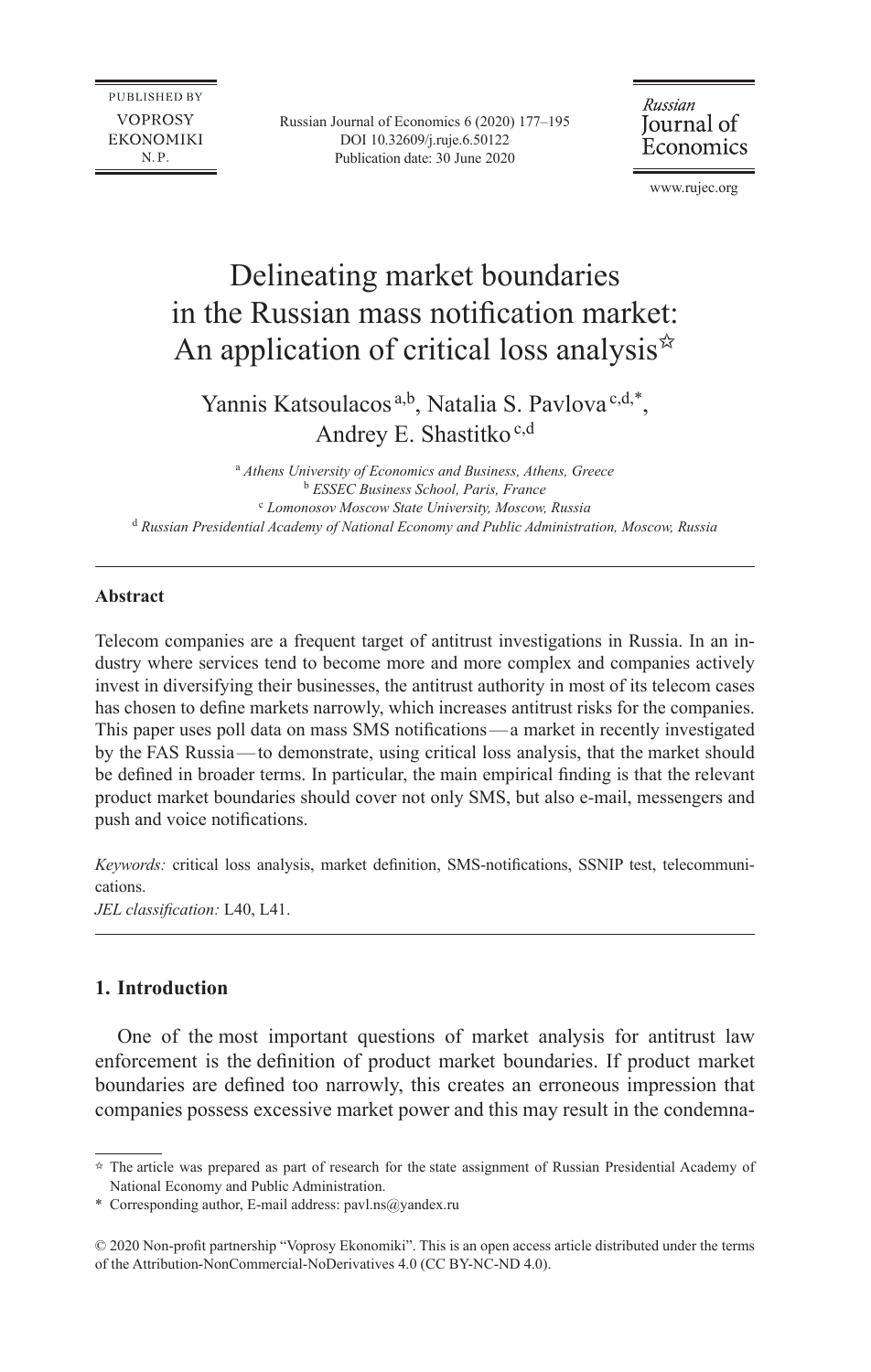tion of competitive conduct; on the contrary, if product market boundaries are defined too broadly, this creates an erroneous impression that companies do not possess significant market power, which results in ignoring potential negative consequences of market power for the relevant market. Both types of errors can have a profound negative impact on the maintenance of healthy market competition (Shastitko, 2011d; Joskow, 2002).

Antitrust cases against Russian telecommunication companies that took place in 2018-2019 illustrate the existing problem concerning the definition of product market boundaries for the correct application of antitrust law. In industries that are rapidly changing with the spread of new technologies, diversifying their businesses and branching out to new spheres in order to build an entire eco-system of digital services with a unified consumer experience,<sup>1</sup> the concept of what constitutes separate or substitutable services from the point of view of a consumer is evolving. This brings up the issue of whether regulators have a sufficient understanding of new technologies and business models and whether regulation can keep up with the pace of changes (Fenwick et al., 2017). While in some jurisdictions the current stance is that the existing instruments are supple enough to apply to new technologies (Newman, 2019), others have chosen to update their legislation to better deal with digital markets (Koenig, 2017). But it's not just the legislation that matters, but its implementation, and the latter factor can differ substantially between jurisdictions. Even if we consider only the BRICS countries, we see major differences in policy: while some countries adopt a comparatively prudent approach to regulation in digital industries, the Russian authorities are more actively intervening, even playing a significant role in digital *industrial* policy (Ivanov et al., 2019).

In 2018–2019 the Federal Antimonopoly Service of the Russian Federation (abbreviated below to FAS Russia) investigated cases against "the big four" telecommunication companies (MTS, Vympelcom, Megafon and Tele2) accusing them of violating Part 1, Art. 10 of the Federal Law on Protection of Competition No. 135-FZ of July, 26 2006. The companies were accused of creating discriminating conditions on the SMS mass notification<sup>2</sup> market in the Russian Federation, charging banks under government ownership significantly lower prices than private banks, as well as charging monopolistically increased prices for the service.<sup>3</sup>

This case illustrates the application of collective dominance in Russian antitrust enforcement: specifically, applying the concept of collective dominance in investigations of abuse of dominance cases, where each of the firms involved cannot be considered dominant in isolation but can be found to have abused its "collectively dominant" position. The use of collective dominance is controversial: the concept has no place in North American antitrust enforcement and has only rarely been used by the European Commission, but this is an issue that is

<sup>1</sup> <http://futurebanking.ru/post/3830>

<sup>&</sup>lt;sup>2</sup> In our paper we use "notification" to signify all types of messages a customer can receive from a bank: service messages, security information, and advertising. Arguably, the type of message can influence the readiness of both the companies and the recipients to switch to other notification channels, but our choice of a unified approach is consistent with the approach applied in the antitrust cases. See also Section 2 on the willingness of recipients to switch from SMS to alternative methods of notification.

<sup>3</sup> The decision texts (in Russian) can be found at: [https://br.fas.gov.ru/cases/1a937e0d-12a2-4714-ab16-](https://br.fas.gov.ru/cases/1a937e0d-12a2-4714-ab16-5b740c66a143/)[5b740c66a143/;](https://br.fas.gov.ru/cases/1a937e0d-12a2-4714-ab16-5b740c66a143/) <https://br.fas.gov.ru/cases/43ea6530-e7e1-487b-99cf-c062928cb685/>; [https://br.fas.gov.ru/cases/](https://br.fas.gov.ru/cases/c9984dac-1529-4b45-9028-5a3bbcf486b6/) [c9984dac-1529-4b45-9028-5a3bbcf486b6/;](https://br.fas.gov.ru/cases/c9984dac-1529-4b45-9028-5a3bbcf486b6/) <https://br.fas.gov.ru/cases/a772874f-9aa5-490b-9bc2-7cb0d9f49270/>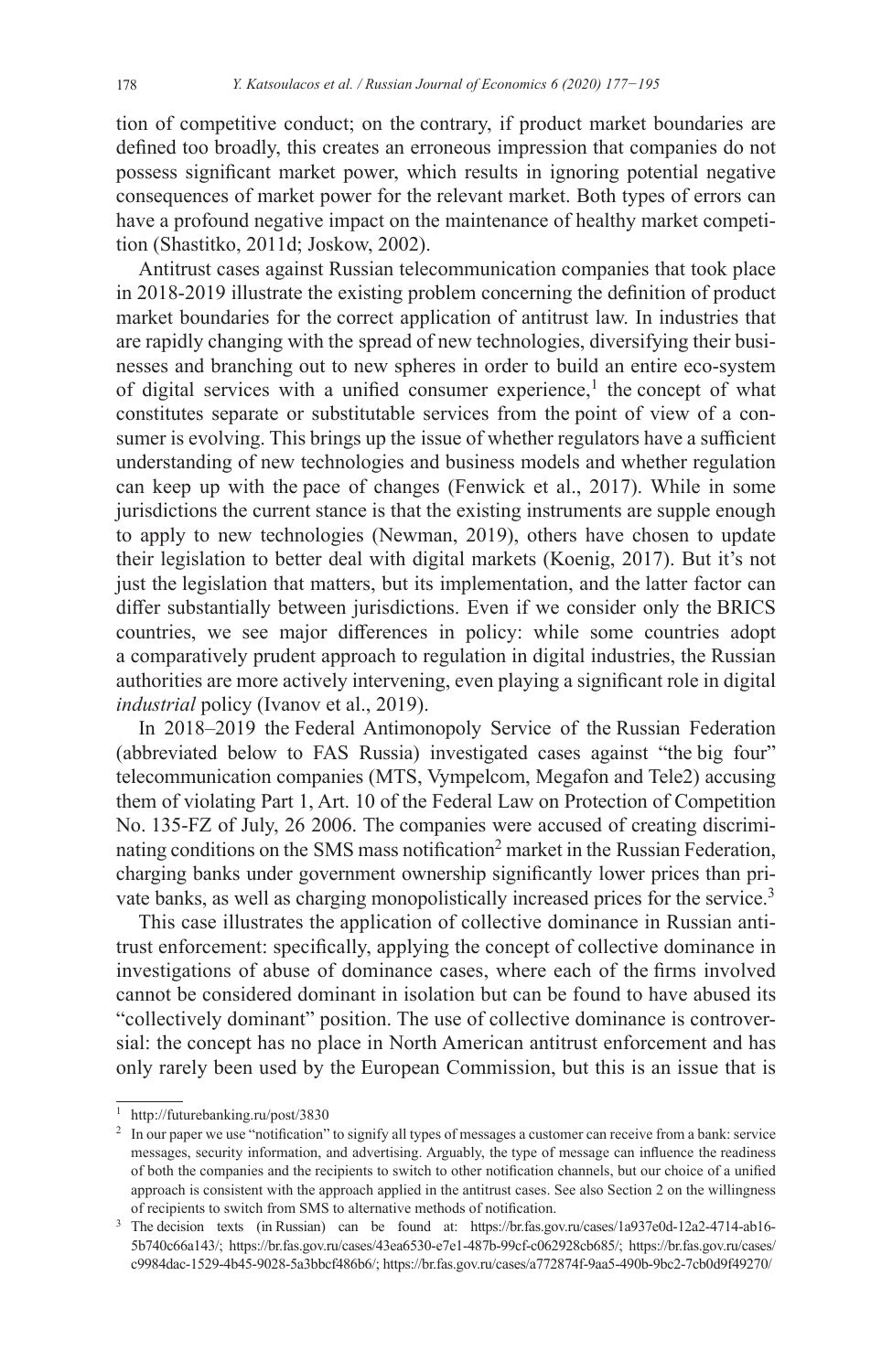outside the scope of this article.<sup>4</sup> Yet it's important to note that the FAS Russia was able to establish the collective dominance of "the big four" telecom companies by defining the relevant product market narrowly, as SMS mass notifications via mobile radiotelephone networks. As evidenced by the text of the FAS's case decision, this narrow approach was backed by a consumer survey,<sup>5</sup> according to which 82% percent of bank clients found SMS to be the most convenient type of notification, while 78% weren't ready to *fully* switch away from SMS notifications in favor of other notification channels.<sup>6</sup> This approach not only ignores the possibility of partial substitution and bases itself on value judgement (what about the 22% of clients that appear to be ready to fully switch?), but also contradicts the standard approach to market definition based on demandside substitution: the subject of the case was the conduct of mobile operators as suppliers of the service of SMS mass notification, with the banks and other companies acting as buyers. This is also why SMS as a form of communication between people is not considered in our analysis, as the market participants on the demand and supply sides would be different.

Thus, the fundamental question, the answer to which influences the answers to related questions concerning the list of market participants, their market shares, the corresponding concentration level, barriers to entry, the intensity of competition existing in the market and the dominance of certain companies in it, is whether an *independent* relevant market exists within the product boundaries of mass SMS notifications.

Although, at first, the subject of the case might seem of little interest to experts apart from industry specialists and antitrust practitioners, in fact it has much wider implications. Firstly, the aggregate of the four cases on SMS mass notification were named one of the top-7 antitrust cases of 2019 by the influential Russian legal portal Pravo.Ru,<sup>7</sup> out of 3029 cases decided by FAS Russia in that year<sup>8</sup>. Secondly, telecoms as a sector plays an increasing role in digitalization and innovation—both important policy goals, especially in light of the ongoing National Program "Digital economy".9 Yet recently they have borne the brunt of new restrictive measures aimed at increasing security (the "Yarovaya package" of legislation), the cost of which, by some estimations, could range between 0.5 to tens of billions of rubles for each of the major telecom companies.<sup>10</sup> At the same time, telecom companies in Russia remain under traditional close scrutiny by the competition authority that monitors and investigates any attempts to increase prices both for the population and commercial clients. The cases in question came shortly after other high-profile cases dealing with national and intra-network roaming that eventually brought about the sectoral abolishment of both types of roaming charges.11 In a sense, antitrust seems to be used as complementary to industrial policy, ensuring that the cost increases of regulation are mostly inter-

<sup>4</sup> For more on the use of the collective dominance concept in Russia see (Shastitko, 2011a, 2011b, 2011c).

<sup>&</sup>lt;sup>5</sup> The survey was conducted by "Levada-Center" and presented by one of the plaintiffs in the case.

<sup>6</sup> [https://br.fas.gov.ru/ca/upravlenie-regulirovaniya-svyazi-i-informatsionnyh-tehnologiy/8a65d7b2-b645-](https://br.fas.gov.ru/ca/upravlenie-regulirovaniya-svyazi-i-informatsionnyh-tehnologiy/8a65d7b2-b645-4323-8788-6709551ad1cb/)[4323-8788-6709551ad1cb/](https://br.fas.gov.ru/ca/upravlenie-regulirovaniya-svyazi-i-informatsionnyh-tehnologiy/8a65d7b2-b645-4323-8788-6709551ad1cb/)

<sup>7</sup> <https://pravo.ru/story/217238/>

<sup>8</sup> <https://fas.gov.ru/documents/686527>

<sup>9</sup> <http://government.ru/info/35568/>

<sup>10</sup> <https://tass.com/politics/1011585>

<sup>11</sup> <https://en.fas.gov.ru/press-center/news/detail.html?id=54098>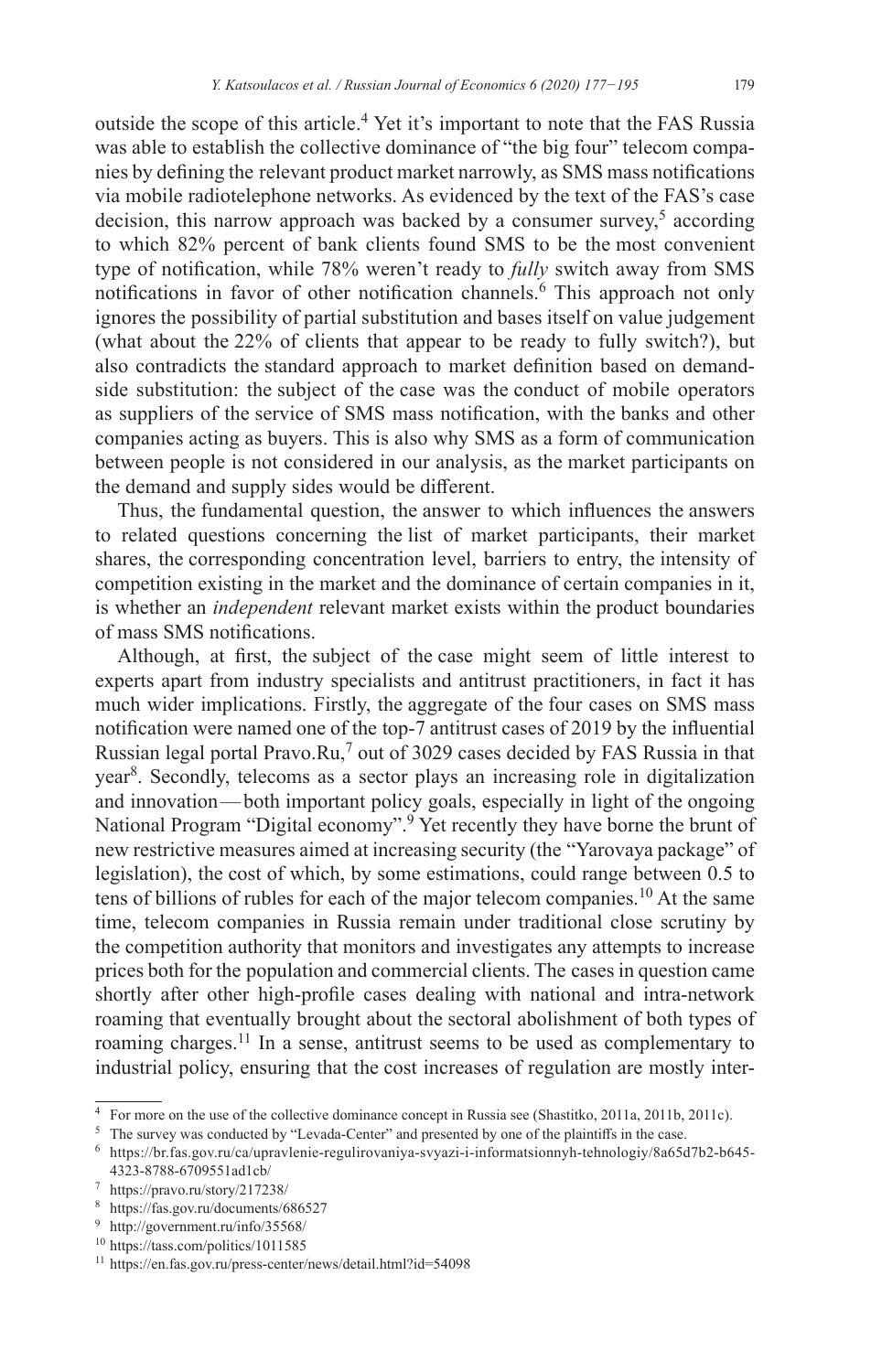nalized and not passed on to consumers—a somewhat unconventional approach to competition policy.

In terms of the junction between industrial policy and competition policy another aspect highlighted by the case is the impact of digitalization on industry and market boundaries (Atluri et al., 2017; PwC, 2019): they become blurred as digital companies branch out and start competing with more traditional businesses. Assessing this competition becomes increasingly important not just in antitrust cases, but also for developing pro-competitive industrial policy. Yet in the Russian telecommunications sector there is currently a shortage of work dedicated to any kind of empirical assessment of market boundaries (although issues of market boundaries in telecoms have been theoretically explored in Pavlova, Meleshkina, 2018; Shastitko, Pavlova, 2019).

The present article develops research with first results presented in (Pavlova, Shastitko, 2019). It is an attempt to determine the boundaries of the mass notification market in terms of the comparative characteristics of notification types, taking into consideration their evolution under the influence of technological progress and the possible simultaneous use of different notification methods. The framework for market analysis in Russia is regulated by FAS Order No. 220 on Approval of the Procedure for Analyzing the State of Competition on a Product Market of April 28, 2010 (Order No. 220), and even though the goal of this article is not to follow the whole structure of Order No. 220 to the letter, the main methods and findings are in accordance with its legal requirements.<sup>12</sup>

Our approach to market definition is based on critical loss analysis, which, in turn, is performed using data acquired with a hypothetical monopolist test. The test infers the consumers' reaction to a small but significant non-transitory increase in price (SSNIP) on a product or group of products that are preliminary defined as the candidate market. The scale of the SSNIP is a debated topic, but in Russia the SSNIP is fixed at the level of  $5-10\%$  (Order No. 220, paragraph 3.9).<sup>13</sup> If not enough consumers switch to substitute products to make such a price increase unprofitable, then the candidate market definition holds; but if enough consumers switch, then the originally defined market boundaries need to be expanded.

Critical loss analysis has been widely used by antitrust authorities and courts in different countries. It has also been criticized by economists for a lack of theoretical rigor and the oversimplification of the empirical processes that determine market definition. One of the most frequent points of criticism is that for markets where the margin is already high, the critical loss is small, as the hypothetical

<sup>&</sup>lt;sup>12</sup> It must be noted that our analysis focuses on the product dimensions of the market whereas its geographic dimensions are automatically identified as the boundaries of the Russian Federation, which coincides with the report published by analytical agency TMT Consulting (TMT Consulting, 2019). Moreover, the investigation conducted by FAS Russia in this case showed that the product market boundaries are not divided according to the groups of consumers, represented by different types of organizations served by mass notification systems, such as banks, transport/tourist/insurance companies, etc. Notwithstanding the possible different ways these groups of companies may use mass notifications, the investigation showed that such differences do not justify the identification of separate product markets depending on consumer type, even though such a possibility is stipulated by Art. 3.3 of Order No. 220. Thus, the present paper does not argue that different groups of customers form (or do not form) different product markets, nor that the geographic dimensions of the market coincide (or do not coincide) with those of the Russian Federation. A unified product market within the boundaries of the Russian Federation is considered a prerequisite for the present analysis.

<sup>&</sup>lt;sup>13</sup> This is similar to the European case (EC, 1997), while in the U.S. the size of the SSNIP is usually 5% (U.S. DoJ & FTC, 2010), but can vary depending on the market in question.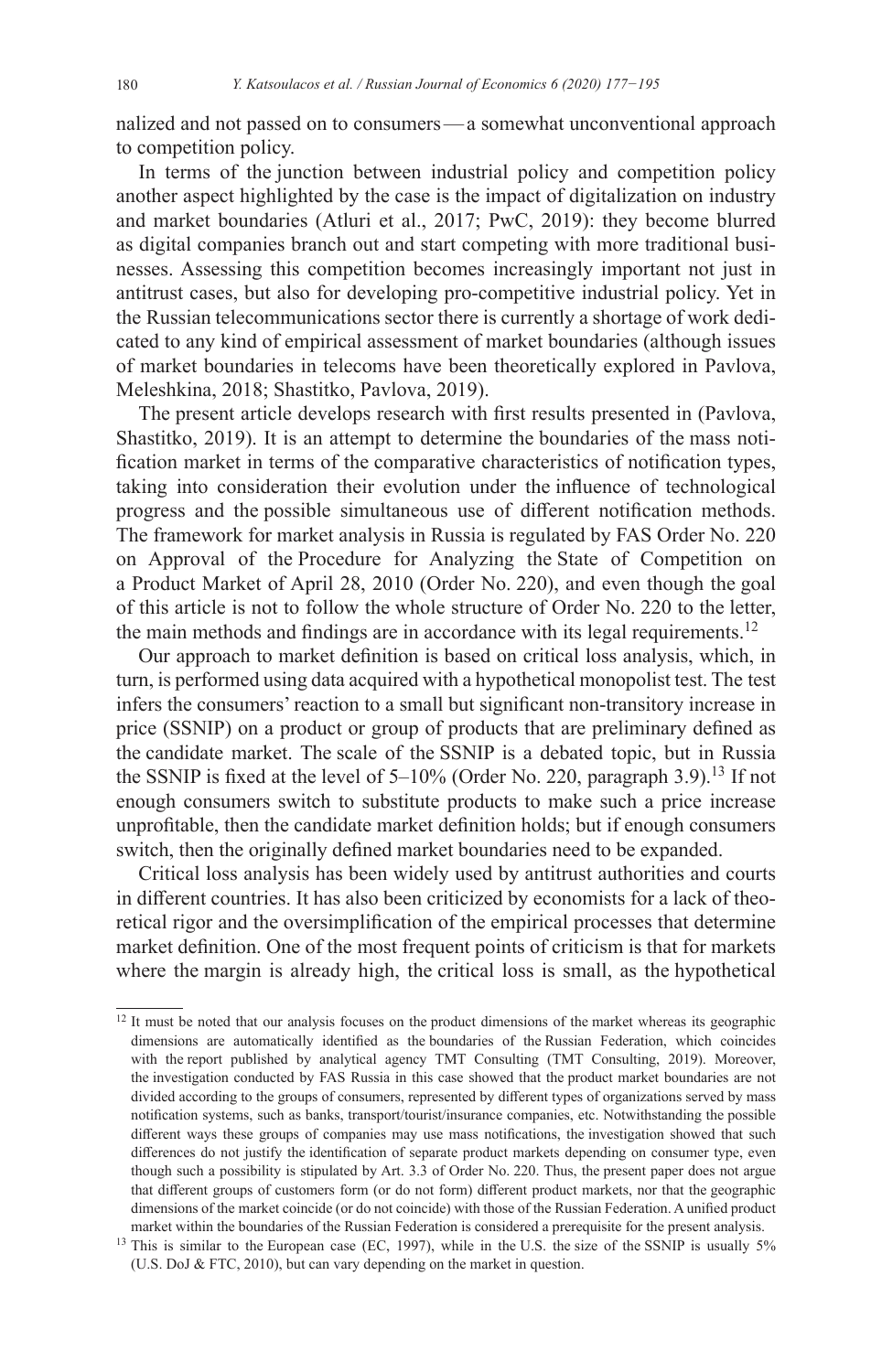monopolist then has a lot of profit to lose even from a small loss of output. It is then easy to erroneously conclude that with critical loss being small, the actual loss would be higher, and therefore the market boundaries need to be expanded, when, in fact, the existing high margins indicate that the firms in the candidate market already have the ability to profitably raise prices. The answer to this discrepancy is that with high margins critical loss might be small, but the actual loss would very likely be even smaller, so the candidate market would not need to expand. In this vein, Katz and Shapiro (2003) and O'Brien and Wickelgren (2003) demonstrate how critical and actual loss are theoretically linked, which enables them to provide a way to check the critical loss condition without needing to directly estimate the actual loss. The approach is expanded by Farrell and Shapiro (2008), Daljord et al. (2008, 2014), Moresi et al. (2008, 2019), Langenfeld and Li (2014), and others, arguing on the correct formulae to use as well as expanding the approach to fit a larger scope of situations (multiproduct hypothetical monopolists, etc.). Their works lend theoretical substance to critical loss analysis, but along with restrictions on the use of their formulae that come from the implemented assumptions. As pointed out by Coate and Simons (2009), these restrictions are significant and risk turning market analysis away from empirical evidence and towards deductive logic—and, perhaps, even more importantly, these approaches are in turn likely to lead to excessively narrow market definition even when margins are low-to-moderate. In our analysis, we try to address this discussion by estimating critical loss with different assumptions about the level of profit margins, checking that the conclusion remains the same.

It is important to take into account the following considerations in relation to the application of the hypothetical monopolist test and critical loss analysis in the Russian antitrust enforcement context:

- the legal reality (Order No. 220, paragraph  $3.10$ ) is that the hypothetical monopolist test is the priority method of market definition in Russian competition policy: if other methods (such as direct assessment of demand elasticities) are used, they need to either be done additionally to the hypothetical monopolist test, or an explanation must be provided why the hypothetical monopolist test could not be used in a given situation. Thus, using critical loss analysis allows us to operationalize the priority method of market definition;
- as Katsoulacos et al. (2020) demonstrate, by empirically analyzing a large set of antitrust decisions made in 2008–2015, the Russian competition authority tends to apply low legal standards, and consequently economic analysis (especially the application of sophisticated techniques as would be required in the evaluation of demand elasticities) plays a very modest role in its investigations;
- as described in Order No. 220, paragraph 3.9, the hypothetical monopolist test must be based on survey data, where consumers answer how they would react to a SSNIP. Survey data has its drawbacks, but continues to be used for purposes of market definition (Harkrider, 2004; Farrel, Shapiro, 2008). We keep to this approach relying on estimates of the diversion ratios that are revealed by survey data. Specifically, the empirical basis for the present paper is informed by the data of two recent surveys: an opinion poll among companies placing orders for mass SMS notification (VCIOM, 2019) and an opinion poll among recipients of mass SMS notification (TMT Consulting, 2019), accompanied by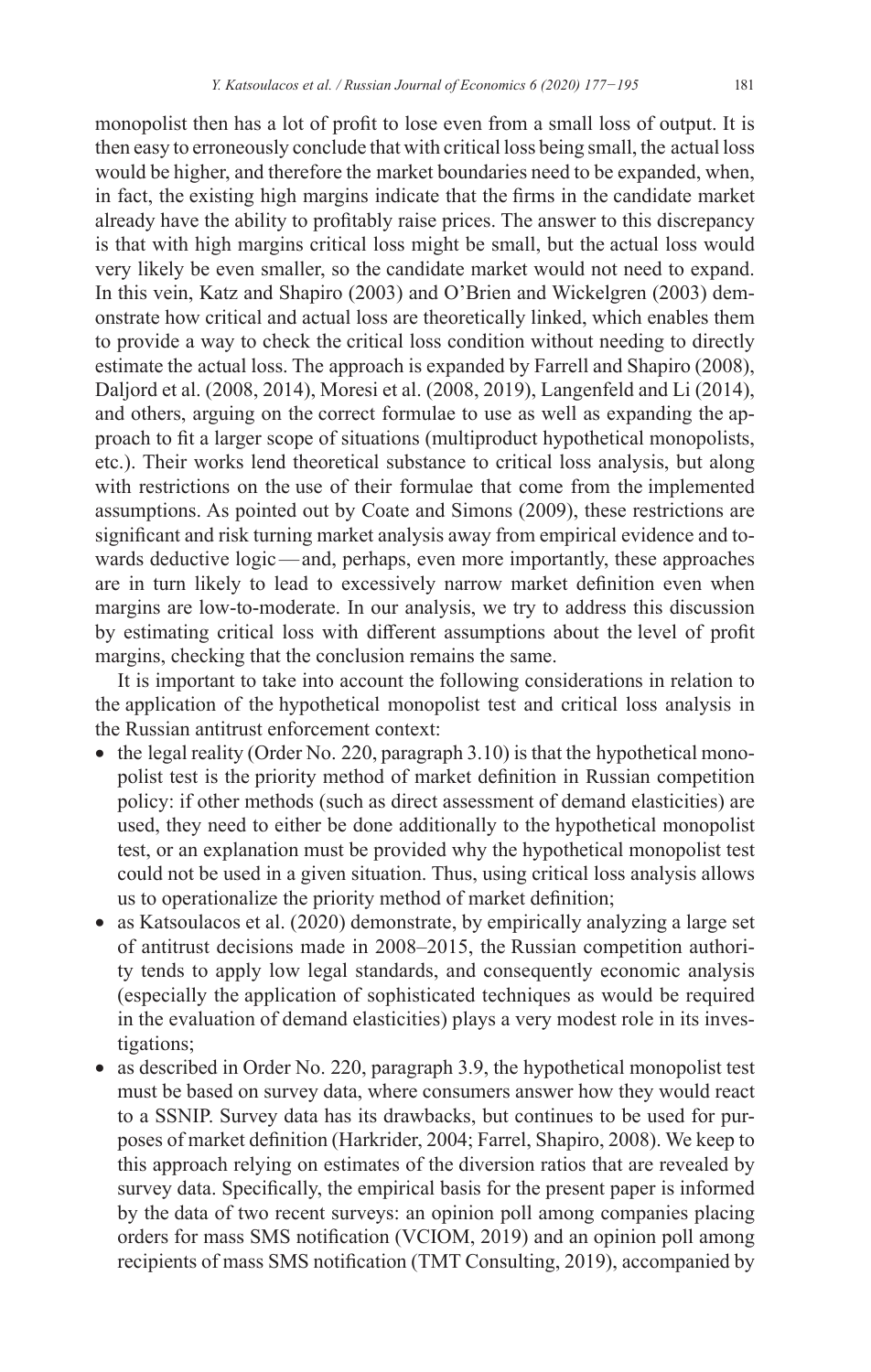other market data. These two polls provide a rare opportunity to analyze mass SMS notification on the relevant market from both sides and hence facilitate the definition of market boundaries.

Despite the hypothetical monopolist test being a priority method in Russian antitrust, and critical loss analysis being well-known from the literature and foreign practice, we are not aware of any attempts in the literature to consistently apply critical loss analysis to assess market boundaries in Russia. We demonstrate how survey data can be used to delineate a market with complicated relations of substitution between products and partial buyer switching.

Our main findings are that in Russia, an independent market within the product boundaries of mass SMS notifications does not exist; moreover, the relevant market boundaries for mass notification methods should include e-mails, messengers, calls and push-notifications. We understand that in a differentiated product market, as the one examined here, by broadening the market (by adding additional product varieties), the position of dominance of a firm may not be affected if the same firm has very significant market shares in all the varieties. But in the present case "the big four" Russian telecommunications companies, accused of abusing their collective dominance in the mass SMS notification market, do not hold correspondingly high market shares in segments with other methods of notification. Thus the choice—and the supporting arguments—between a narrow or a broad market definition for mass SMS notifications became a crucial point in this antitrust case.

Section 2 outlines the main methods of mass notification that are currently used in Russia and explains the criteria for substituting between them by the customers—i.e. the companies ordering services of mass notification from providers. Section 3 uses critical loss analysis to show that a narrow market definition is inappropriate in this case. Section 4 attempts to assess the exact market boundaries of the broader market using poll data from the surveys mentioned above and utilizing a variation of the hypothetical monopolist test that seems most suitable for this case. Section 5 contains a discussion of the results in the context of the modern Russian antitrust policy.

# **2. Types and methods of mass-notifying end consumers: comparative characteristics**

In accordance with Art. 3.2 of Order No. 220, the boundaries of a product market shall be defined by customers' (either legal or natural persons) opinions about the substitutability of goods in one product group.

In practice, mass notification methods—through which advertisement, information, service, transaction, etc. messages can be sent to end consumers—are highly variable. In accordance with the report of TMT Consulting (2019, p. 5), in Russia the most common mass notification methods are:

- SMS;
- e-mail;
- mobile applications and messengers;
- voice notification:
	- pre-recorded phone calls;
	- calls from call-centers.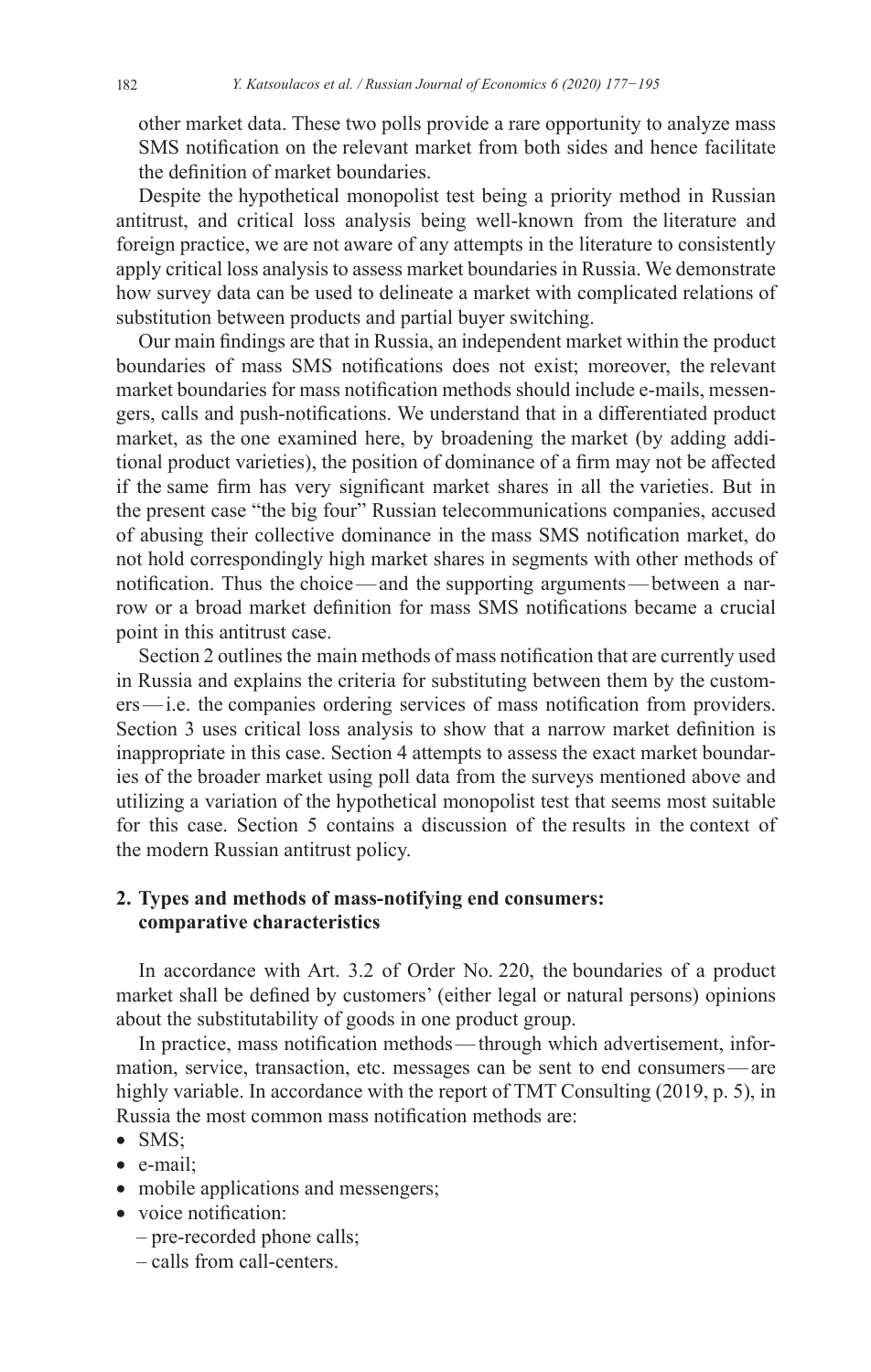Methods of mass notification are chosen by the organizations themselves based on the following criteria (TMT Consulting, 2019, p. 7):

- accessibility: organizations are interested in broadcasting messages to as many people as possible;
- personalization: organizations are interested in sending personal messages;
- swiftness: certain messages need to be sent and received very quickly, within one minute as a rule.

Evidence shows that presently all the mass notification methods allow companies to identify the recipients and to deliver messages quickly. As for the accessibility of messages to end consumers, in accordance with the data collected by the Ministry of Digital Development, Communications and Mass Media of the Russian Federation, a 2G network and higher covers most regions of Russia.<sup>14</sup> The 2G network allows end consumers to receive messages through SMS, calls, e-mail, messengers and in-apps alerts (push-notifications).<sup>15</sup>

Based on this data, one can conclude that there is a high level of accessibility of different mass notification methods for the majority of people. Those who own a mobile phone and are able to receive SMS are almost certainly able to receive notifications through other means. But even if there is a group of mass notification recipients who can be notified exclusively through SMS (a concern pointed out by the FAS Russia in its analysis), this does not automatically indicate that the product market boundaries coincide with SMS notification—indeed the Hypothetical Monopolist Test we undertake below utilizing the data of the surveys above shows that this is not the case.

## **3. Substitutability of mass notification methods**

In conformity with Art. 3.7 of Order No. 220 substitutability of products is assessed based on *actual substitution* already made by consumers *or their will‑ ingness to substitute one product with others*.

Evidence indicates that both conditions are applicable to mass SMS.

1. Actual substitution of mass SMS with alternative mass notification methods

Mass SMS notifications are routinely replaced by alternative mass notification methods as evidenced, firstly, by the use of other methods to deliver messages to recipients, and, secondly, by actual substitution of a certain number of messages previously sent as SMS with other types of messages.<sup>16</sup>

The results of an opinion poll (VCIOM, 2019) showed that companies use a whole variety of mass notification methods to send their clients advertisements, information, service, transaction, etc. messages. The most common way of com-

<sup>14</sup> <https://geo.minsvyaz.ru/view.php#/-1/2/3/57.122428528148745/65.10982874516468/4>

<sup>&</sup>lt;sup>15</sup> Moreover, according to the Ministry of Digital Development, Communications and Mass Media of the Russian Federation, in the third quarter of 2018, the number of people using mobile network and having access to the Internet with a a speed of more than 256 kbps was 123 million people. With the total population of Russia aged over 5 years old being 137.5 million people in 2018 (according to the Russian Federal State Statistics Service), this means that more than 89% of the entire Russian population had access to the Internet with a speed higher than 256 kbps.

<sup>&</sup>lt;sup>16</sup> An example of actual total substitution of SMS is the official portal of the Moscow Mayor and Moscow Government www.mos.ru: notification of parents about their children's arrival at school has totally shifted from SMS to in-app push-notifications and e-mails (the information is also available on the website, see <https://www.mos.ru/news/item/31123073/>).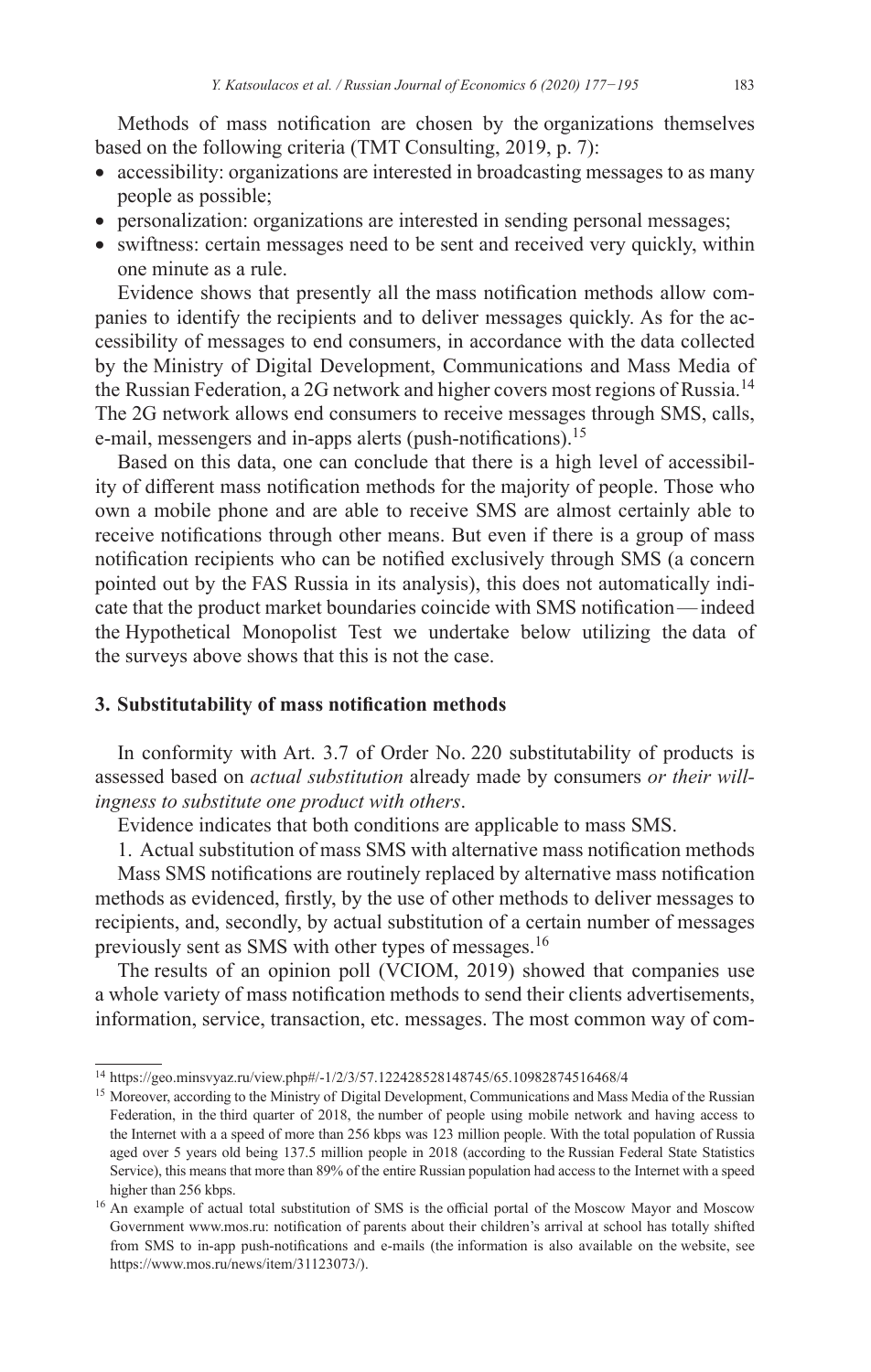Which method does your company use to send advertisements, service, information, transaction, etc. messages to the clients?



**Fig. 1.** Mass notification methods preferred by companies (% of those polled). *Source:* VCIOM, 2019.

municating with clients is e-mail  $(73%)$ , followed by SMS  $(50%)$ , calls  $(36%)$ and messages in messengers such as WhatsApp, Viber, etc. (33%) (Fig. 1).

2. Willingness of companies to abandon SMS in favor of alternative mass notification methods

The data provided above reflects only the present situation on the market of mass notification methods, which is subject to certain changes under the influence of:

- the ever-increasing amount of notifications,
- the ever-increasing access to devices supporting Internet connection with the speed necessary for data transfer, which has allowed e‑mail, messengers or in-app alerts to win an advantageous position vis-à-vis other mass notification methods,
- the development of mobile apps for interacting with consumers which help companies to transmit notifications to consumers (interactive mass including push-notifications) $17$ .

According to VCIOM (2019), companies that use mass notification systems signal a willingness to partially replace (and, although the switch is partial, it corresponds to a considerable part of notifications) their mass SMS notifications with other types of messages under the condition of a wider distribution of smartphones with 24/7 Internet access. Furthermore, the majority of end recipients of mass notifications have also been expressing their willingness to switch from prepaid SMS sent by banks to alternative methods of notification, if they are free or less expensive (TMT Consulting, 2019).

Thus, both the companies that use mass notification systems and the end consumers receiving messages express a willingness to switch from SMS to alterna tive mass notification methods under certain conditions, which suggests a potential substitutability of mass notification methods. However, product market boundaries for antitrust purposes are more commonly defined by the willingness of entities to substitute a product on condition that the price for the relevant product remains increased by 5–10% over a considerable period of time while other conditions on the market and prices for other products remain the same. This willingness inspires the hypothetical monopolist test, which is indicated as the prioritized method of market boundary definition by Art. 3.8 of Order No. 200.

 $17$  On the effects of digitalization on competition see Shastitko et al. (2019).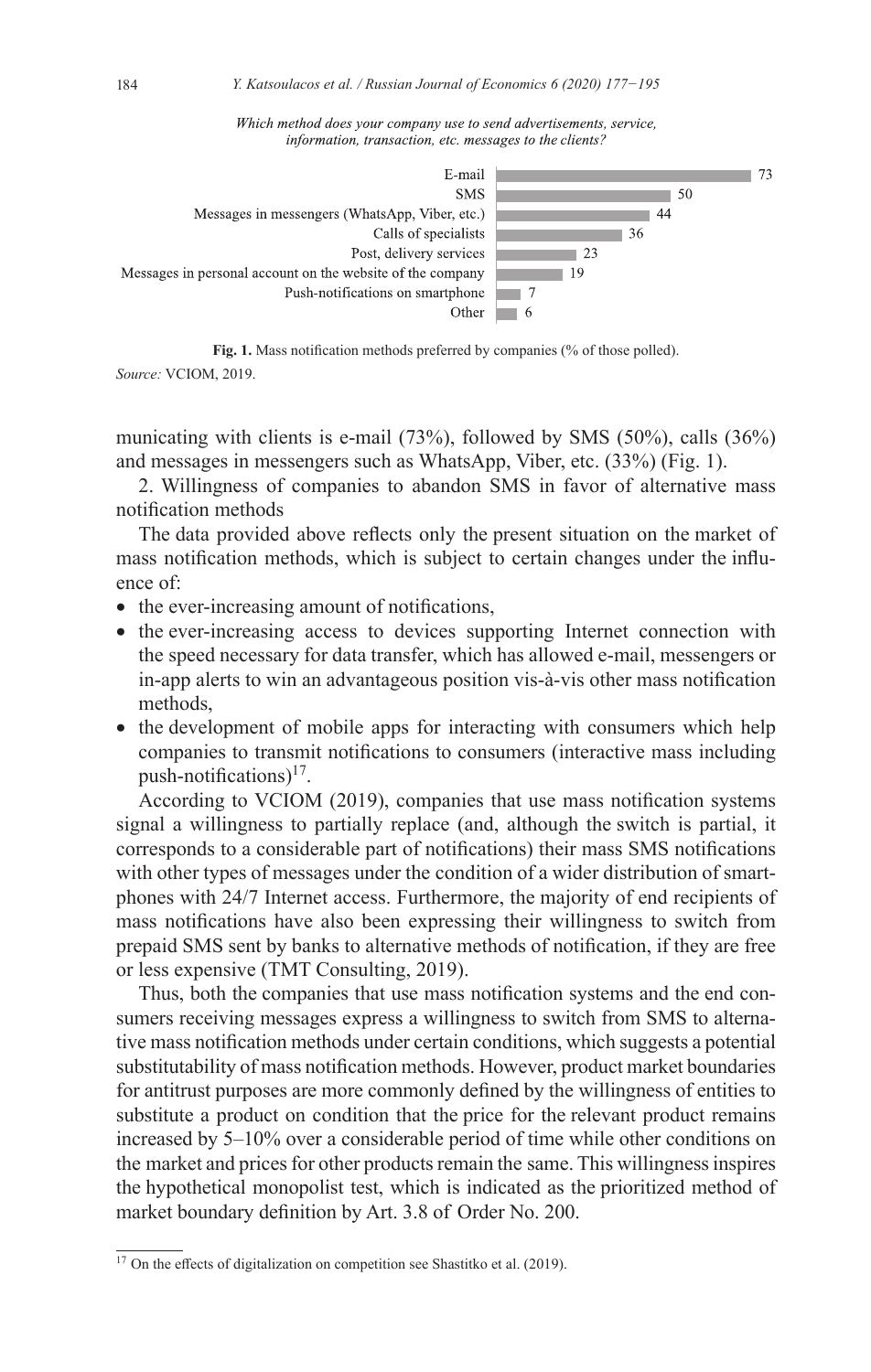In accordance with Art. 3.9 of Order No. 220:

"The hypothetical monopolist test, which is used to define product market boundaries, shows consumers' opinion about the group of products that can be mutually substitutable. To determine this, consumers answer the following question: 'With which alternative products and in what proportions would your company substitute the product in question if its prices are increased by 5–10% and remain at that level for more than a year, while prices for all other products remain the same?'"

The consumers' answers are then aggregated to check whether two conditions are satisfied:

- after the proposed increase in price for the relevant product consumers will switch to other products,
- the sales of the relevant product will decrease in such a way that makes the price increase unprofitable for the seller(s) of the relevant product.

If both conditions are met, the alternative products that are closest in their characteristics to the originally defined product and to which the consumers are ready to switch are to be included in the group of substitutable products."

In order to implement the hypothetical monopolist test, specialists were asked to answer the following questions:

a) Imagine that prices of SMS notifications are increased by 5–10% and remain at that level for more than a year while prices for alternative mass notification methods remain the same. In your opinion, under these conditions, would your company substitute SMS notifications, totally or partially, with other mass notification methods, and if yes, then with which methods? (only representatives of companies that use mass text messaging responded to this question).

b) In your opinion, what part of SMS notifications would your company substitute with other types of mass notification messages if SMS prices were increased by 5–10%? Express the number of messages your company would send through alternative means as a percentage.<sup>18</sup>

Answering the first question (it was possible to choose more than one option) 52% of those polled (representatives of companies that use mass notification) responded that they would substitute SMS with notifications in messengers, 30% with e-mails, 16% with calls of specialists, 11% with push-notifications and messages in personal accounts on web-sites of the companies. Only 22% of those polled responded that they would not substitute SMS (Fig. 2).

Thus, the first condition of the hypothetical monopolist test, that determines the necessity of re-definition of the preliminary defined product market boundaries, is satisfied: an increase in price would result in product substitution.

The answers to the second question, concerning the fraction of SMS notifications that would be substituted with other mass notification types under the condition of increased SMS prices, showed that only 40% of notifications would

<sup>&</sup>lt;sup>18</sup> It is important to note that the hypothetical monopolist test is sensitive to the way the original market is defined. While product B can be a good substitute for product A, it is not guaranteed that the reverse will be true: in our example, the fact that buyers can switch from SMS notifications to e-mails does not mean that they would be willing to switch from e-mails to SMS if the price of e-mail notifications would go up by a SSNIP. Here the starting point of the analysis—SMS mass notifications—is chosen in accordance with the subject of the antitrust investigation and the opinion of the FAS Russia on the relevant product market.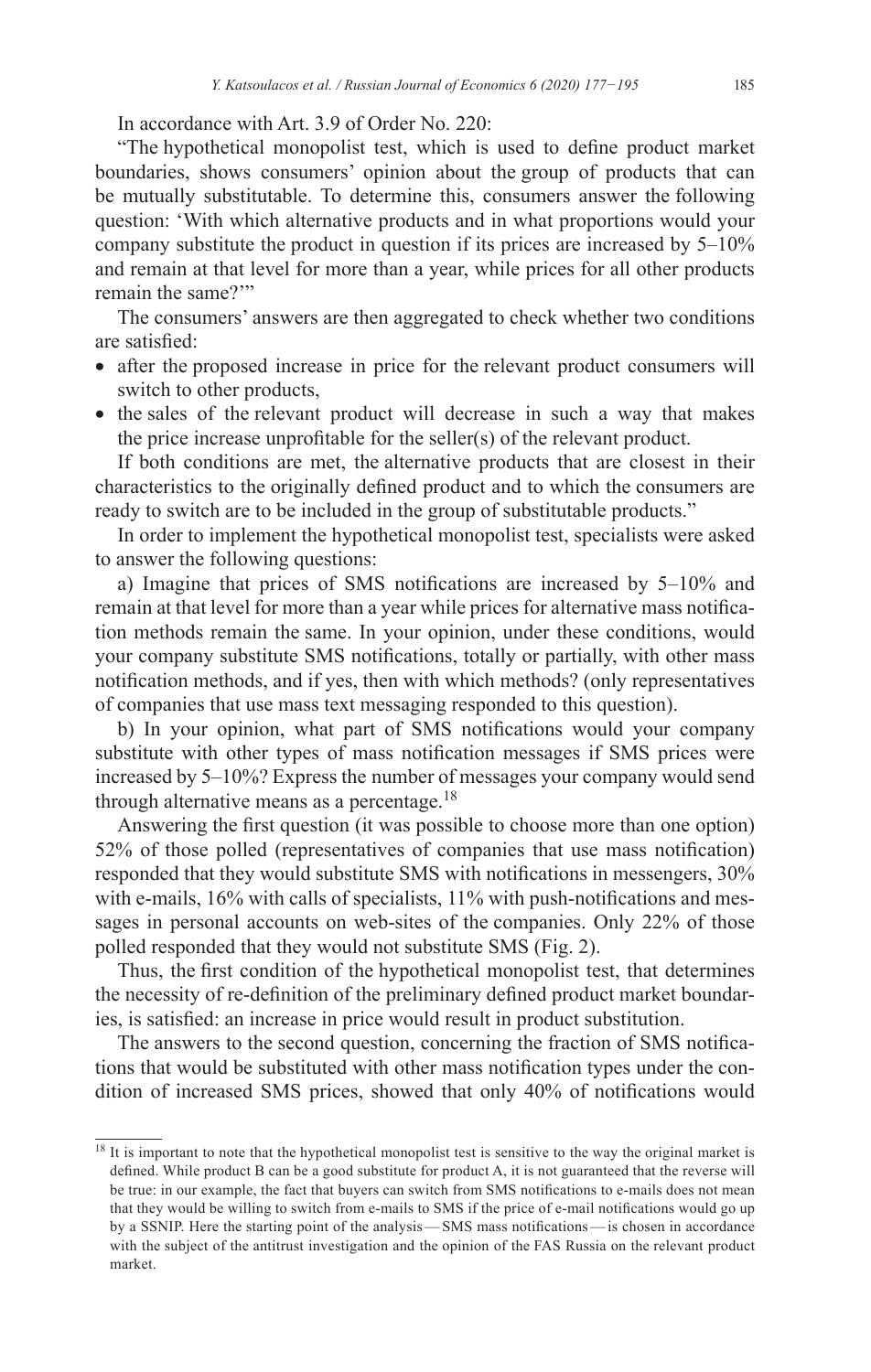Imagine that prices of SMS are increased by 5-10% and remain so for more than a year while prices for alternative mass notification methods remain the same. In your opinion, under these circumstances, would your company consider substituting SMS for an alternative mass notification method, totally or partially, and if yes, for which? Messages in messengers (WhatsApp, Viber, etc.)  $\sqrt{52}$ 



**Fig. 2.** Reaction of companies using mass SMS notifications to a price increase of 5–10% for the service (% of those polled whose companies use mass SMS notifications).

In your opinion, what number of SMS would your company substitute with other types of mass notification under condition of the SMS price increased by 5-10%? Express the number of messages your company would send through alternative means as a percentage.





*Source:* VCIOM, 2019.

be still sent via SMS. Thus, 60% of all messages would be sent through other means, among which messengers (WhatsApp, Viber, etc.) would be the preferred substitute, which corresponds with the answer to the previous question. Hence, this mass notification method would be the substitute for up to 32% of all notifications (Fig. 3).<sup>19</sup>

Figure 3 indicates that there will be a 60% loss in the volume of sales follow– ing a price increase. In the *critical loss analysis* (U.S. DoJ & FTC, 2010; Pavlova, 2014) that we undertake below we use this information, as well as the information about the specific substitution patterns to other services provided by Figure 3 to delineate the exact boundaries of the product market.

As previously mentioned, in critical loss analysis an estimate is obtained of the value of the maximum sales decrease for a particular product affected by a 5–10% price increase that a hypothetical monopolist can endure without turn– ing a negative profit. If the 5–10% increase in product price results in a sales decrease greater than the critical loss amount, due to customers refusing to buy the product and substituting it with similar products, this price increase is un-

<sup>&</sup>lt;sup>19</sup> Statistics concerning the answers to this question can be found in the letter No. 39, VCIOM of April, 03 2019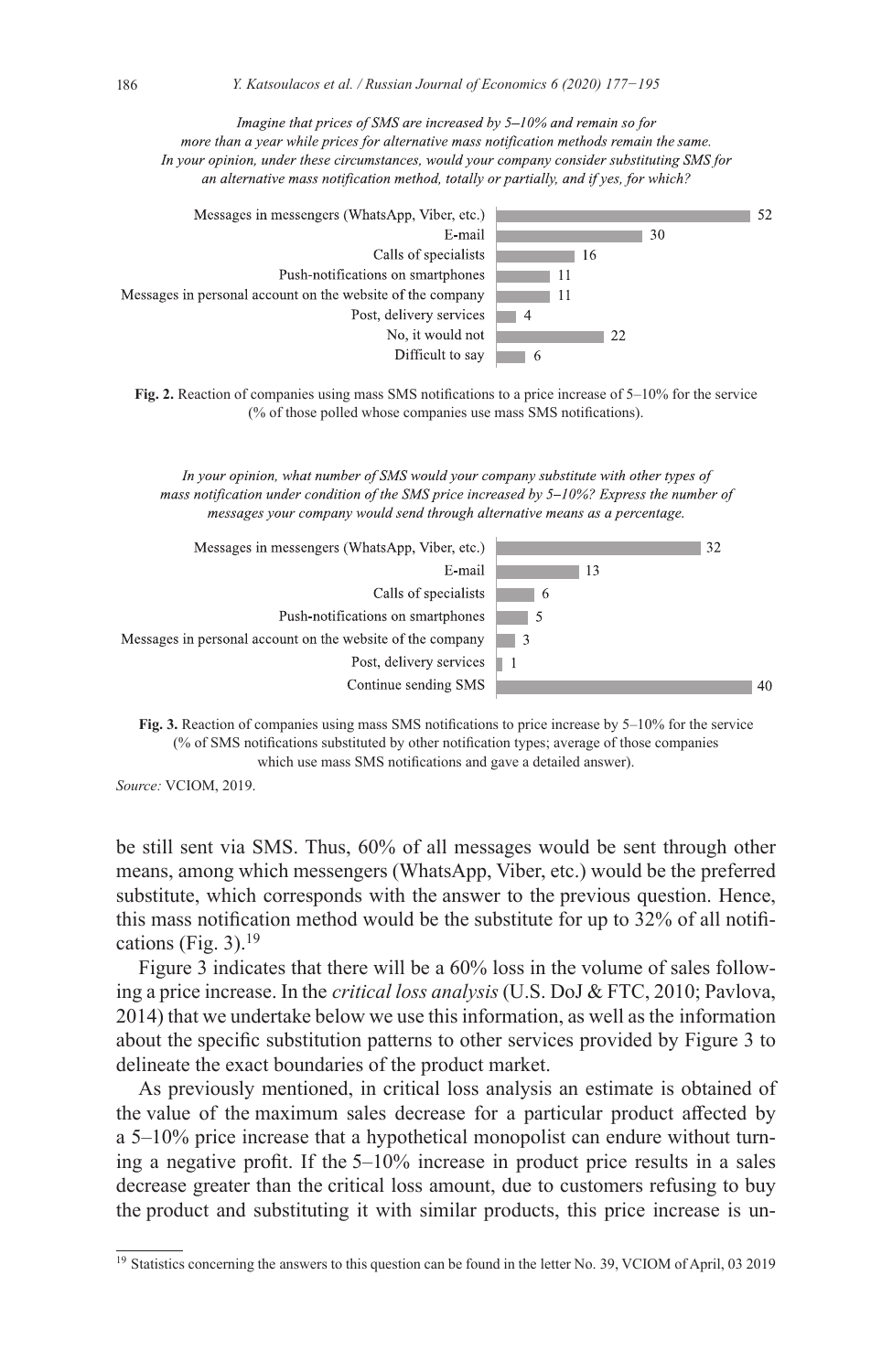profitable for a hypothetical monopolist and hence the boundaries of the product market are to be expanded until profits after the price increase are no less than before. Considering a specific candidate product, the question is whether or not the following inequality holds:

$$
(p_1 - c_1)Q_1 - FC \le (p_0 - c_0)Q_0 - FC,\tag{1}
$$

where  $p_0$ ,  $c_0$ ,  $Q_0$  are, respectively, the price, average variable costs and quantity of the product sold before the price increase, and  $p_1, c_1, Q_1$  are the price, average variable costs and quantity (volume of sales) of the product sold after the price increase. FC is fixed costs. The critical loss in sales is then the largest difference between  $Q_0$  and  $Q_1$  for which (1) holds as an equality.

To determine the critical loss in sales (*CL*) assume that  $c_1 = c_0 = c$ . This is a usual assumption in critical loss analysis (Scheffman, 2003).<sup>20</sup> And, in the specific case under consideration, there is no reason to assume that average variable costs of one mass SMS would change drastically under the influence of changes in the number of SMS sent. Given this, the CL can be easily defined by expressing (1) in equality form as follows:

$$
(p_0 + \Delta p - c)(Q_0 - \Delta Q) = (p_0 - c)Q_0,
$$
\n(2)

where  $\Delta Q = (Q_0 - Q_1)$  and  $\Delta p = (p_1 - p_0)$ .

Thus, defining 
$$
\frac{Q_0 - Q_1}{Q_0} = CL
$$
 and solving (2) we get that:  
\n
$$
CL = \frac{s}{s + m},
$$
\nwhere  $s = \frac{\Delta p}{p}$  and  $m = \frac{p_0 - c}{p_0}$ . (3)

Since the analysis is carried out within the framework of the hypothetical monopolist test, *s* is taken to be between 5% and 10%, that is, the price after the price increase  $(p_1)$  is 5–10% higher than the price before  $(p_0)$ .<sup>21</sup> To start with, we note from (3) that the *CL* is smaller and hence the likelihood that we have a broad market is larger, the larger is *m*. The latter takes a maximum value of 1 when  $c = 0$ . Assuming then zero average variable costs we get that  $CL = 4.76\%$ when  $s = 0.05$  and  $CL = 9.09\%$  when  $s = 0.1$ . Thus, with negligibly low average variable costs of one text message in the SMS mass notification system (and hence, with maximum *m*), if prices increased by 5% this will be profitable for a hypothetical monopolist of mass SMS only *if the price increase does not result in a loss of sales larger than 4.76%; similarly, if prices increased by 10% this will be profitable only if the corresponding loss of sales is not larger than 9.09%.* However, *the conducted opinion polls showed that a 5–10% increase in SMS* 

<sup>&</sup>lt;sup>20</sup> Only average variable costs (not total costs) and their fluctuations conditioned by changes in numbers of messages sent, seen only statically, are important here (other possible changes influenced by exterior factors are not taken into account). <sup>21</sup> It is also important to remember that the present analysis is performed not for a single existing company, but

for the entire product market, i.e. we deal with a hypothetical monopolist that raises its price for the whole market.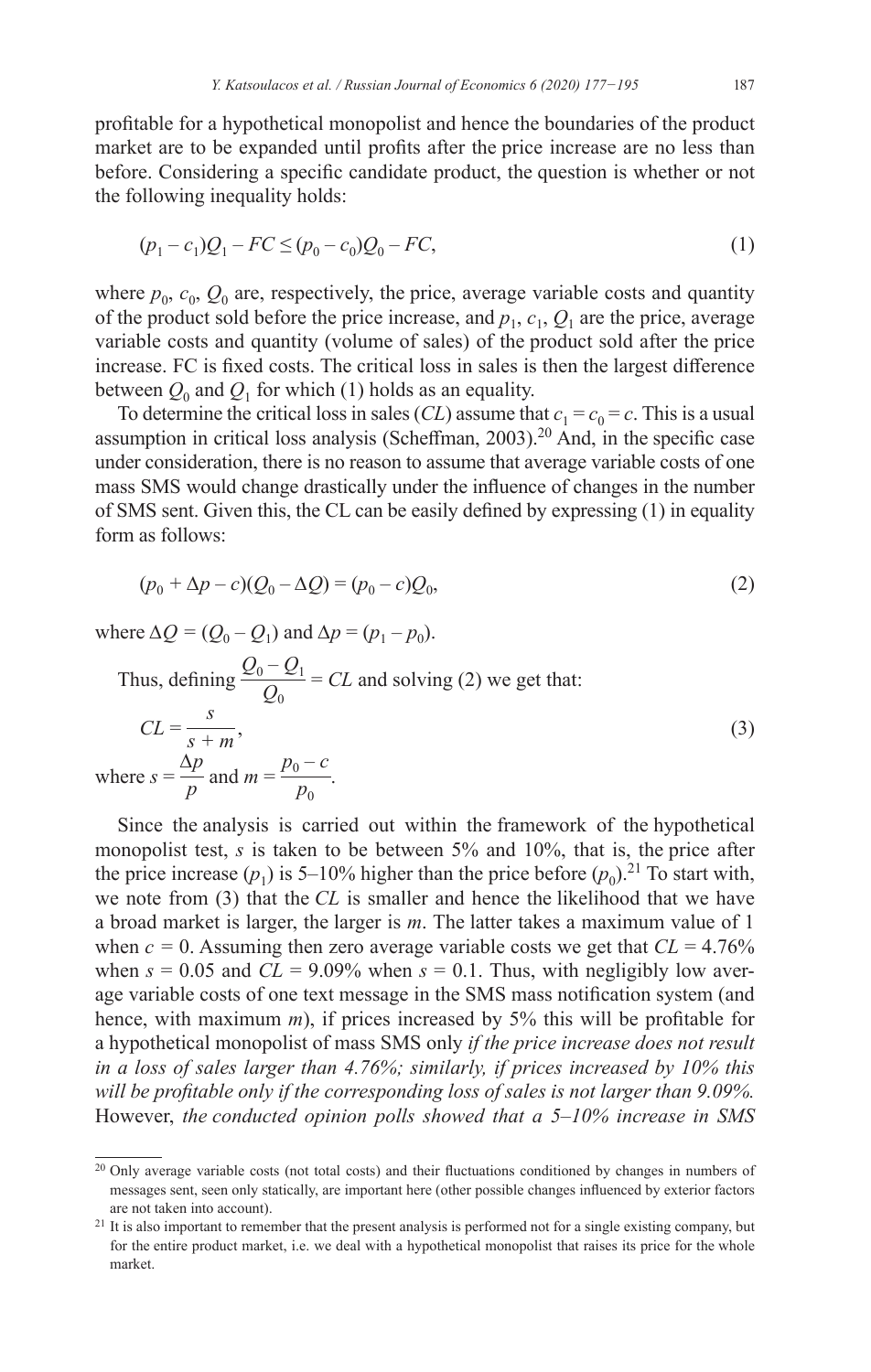*prices would result in a 60% decrease in the number of SMS sent*. Such a price increase would be obviously unprofitable for a hypothetical monopolist under the stated assumptions.

Let us now, more generally, not restrict the value of *c* and, as is more common, undertake the *CL* estimation using a value for *m* which typically will be less than unity. The exact amount of the gross profit margin (based on variable costs) of a separate service in telecommunication is very difficult to calculate. However, a combined profit margin, which will generally be smaller than the gross margin, can be used instead. For instance, in 2018 the combined profit margin of telecommunication company MTS, as stated in its IFRS report, amounted to  $15.2\%$ <sup>22</sup> From (3), given this value for *m*, we immediately get: *with the price increased by s = 5%, the critical loss will amount to 24.75%; while with the price increased by*   $s = 10\%$ , the *critical loss will amount to 39.68%*. Again, knowing from the opinion polls that *up to 60% of the total number of mass SMS* will be substituted by other mass notification methods, it is clear that increasing prices by 5–10% will be unprofitable even when a very low profit margin (of 15.2%) is assumed. Thus the mass SMS notification market cannot be a distinct relevant product market. And this conclusion will certainly hold for higher values of *m*.

Thus, the critical loss analysis shows that the product boundaries of the Russian product market of mass SMS notifications need to be redefined more broadly, since the 5–10% price increase, keeping prices for other products the same, would result in substitution of a certain number of SMS with other mass notification methods and would be unprofitable for a hypothetical monopolist.

## **4. Defining the market**

According to the analysis above, the product market boundaries need to be broadened to include substitute products. In this section we examine the question of the exact market boundaries by adopting an extension to the critical loss analysis above which aims to determine whether and which products should be included in the relevant market. We utilize additional information from opinion polls (Figure 3 above) which show the buyers' reaction to an increase in prices for mass notifications through SMS, specifically, the extent to which they shift to substitute products such as messengers, e-mail, etc.

Economic theory recognizes different approaches to undertaking the HM test and critical loss analysis once additional products are included in a candidate relevant product market, in order to determine whether the expanded market boundaries do constitute a relevant market. One approach is to undertake the test by hypothesizing that there is a 5–10% price increase not for all the products in the broader market but only for the first product (but taking into account the im‑ pact of this on the profits of the hypothetical monopolist producing all products included in the broader market). Alternatively, a uniform price increase for all the products included can be considered (see for discussion Katz and Shapiro, 2003). The work of Darjord and Sorgard (2011) shows that under conditions of asymmetry within product groups (based on products' prices, profit margins, market shares) a price increase only for one product, regardless of test iteration,

<sup>22</sup> [http://ir.mts.ru/investors/financial-center/financial-results/default.asp](http://ir.mts.ru/investors/financial-center/financial-results/default.aspx)x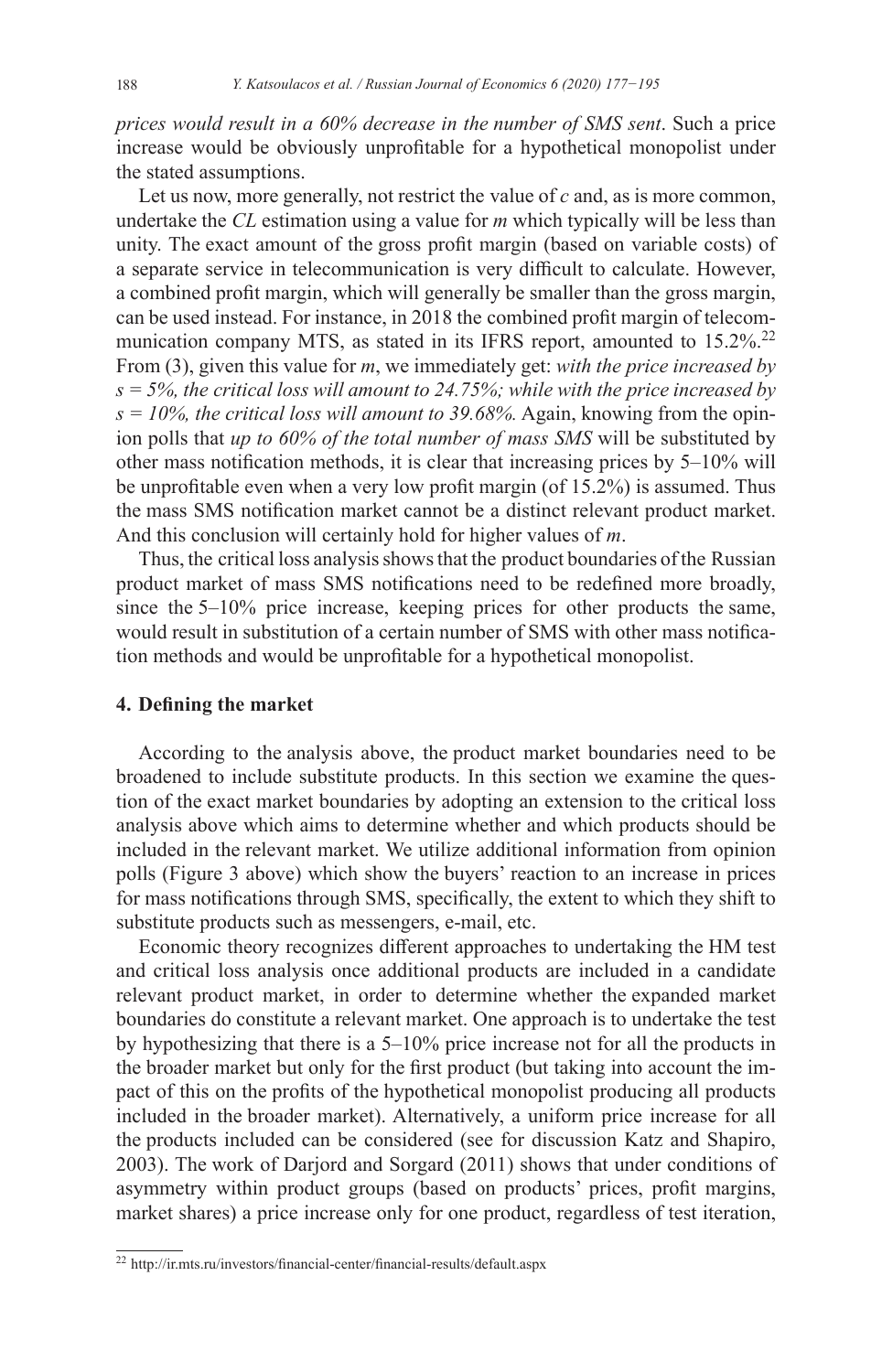should be considered as the correct method to define relevant boundaries of the product market. Moresi et al. (2019) mention that in the USA both types of the hypothetical monopolist test are used in implementing antitrust laws, depending on the situation in question.

Assuming two products (or services), for this variation of the test, a price increase is profitable for a hypothetical monopolist as long as the following inequality holds (assuming that average variable costs of all products are constant):

$$
(p_1^1 - c^1)q_1^1 + (p_0^2 - c^2)q_1^2 > (p_0^1 - c^1)q_0^1 + (p_0^2 - c^2)q_0^2,
$$
\n<sup>(4)</sup>

where superscripts 1 and 2 are products (Product 1 is the product that defined the original market boundaries, Product 2 is a substitute) and subscripts 0 and 1 indicate values "before" and "after" the 5–10% price increase, respectively.<sup>23</sup> Thus, the left side of the inequality shows the hypothetical monopolist's profit after the price for Product 1 is increased by  $5-10\%$  resulting in a partial substitution of a certain amount of Product 1 with Product 2; the right side shows his profit before the price increase. Only if the left side of the inequality is greater than the right one the price increase is profitable for a hypothetical monopolist.

Generally there may be more than one substitute product. For example, in our case, the opinion polls showed that with increased SMS prices at least six alternative mass notification methods will be used as substitutes<sup>24</sup>. Let  $\Delta q^{1,i}$ denote the change in the volume of sales of product 1 due to a shift of sales to product 2, following an increase in the price of product 1 by 5%–10%. Clearly, following the increase in its price, the volume of sales of product 1 will be, assuming *n* substitute products:

$$
q_1^1 = q_0^1 - \sum_{i=2}^n \Delta q^{1,i},\tag{5}
$$

while the sales of substitute product  $i = 2, ..., n$  will be:

$$
q_1^i = q_0^i + \Delta q^{1,i}.\tag{6}
$$

Thus, with *n* substitute products, condition (4) becomes, taking into account (6):

$$
(p_1^1 - c^1)q_1^1 + \sum_{i=2}^n (p_0^i - c^i)(q_0^i + \Delta q^{1,i}) > (p_0^1 - c^1)q_0^1 + \sum_{i=2}^n (p_0^i - c^i)q_0^i.
$$
 (7)

Expressing this as an equality in order to obtain the *CL*, and given that  $q_1^1 = q_0^1(1 - CL)$  we have:

$$
(p_1^1 - c^1)q_0^1(1 - CL) + \sum_{i=2}^n (p_0^i - c^i)(q_0^i + \Delta q^{1,i}) = (p_0^1 - c^1)q_0^1 + \sum_{i=2}^n (p_0^i - c^i)q_0^i.
$$
\n(8)

<sup>&</sup>lt;sup>23</sup> Note that the price for product 2 remains the same in contrast with the test type stipulated by Order No. 220.

<sup>&</sup>lt;sup>24</sup> We assume below that one SMS is substituted with one message sent through messengers, e-mail/postal service, or made as a call. This is a simplified assumption since the length of an SMS is restricted in contrast to messages sent through other mass notification means. As a result, the ratio between messages/e-mails/calls can be other than 1:1.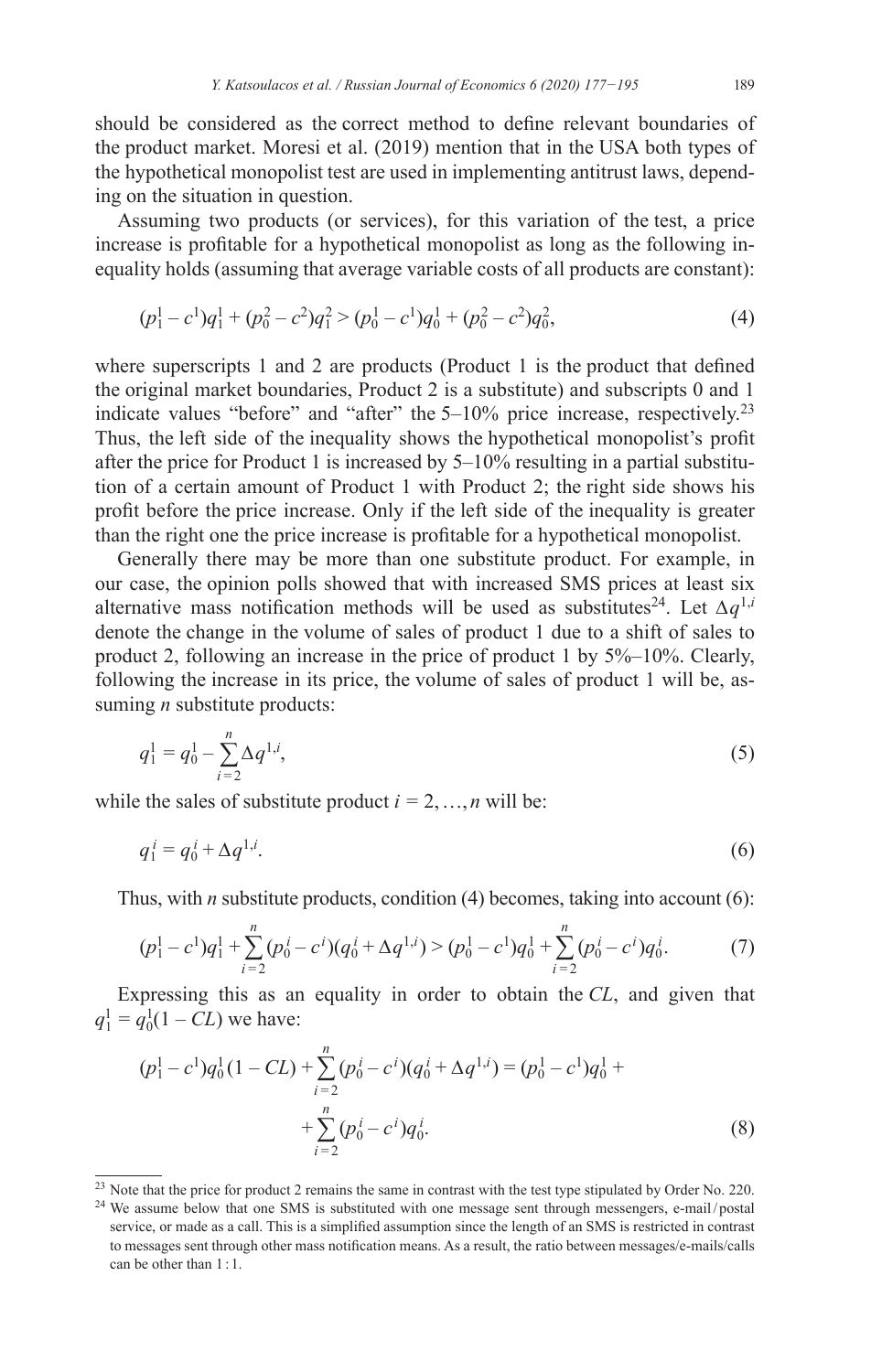Or, writing  $\frac{\Delta q^{1,i}}{q!}$  $\frac{q_1}{q_0^{1}} = D^{1,i}$ , where  $D^{1,i}$  is the diversion ratio between 1 and *i =* 2, …, *n*:

$$
(p_1^1 - c^1)q_0^1(1 - CL) + \sum_{i=2}^n (p_0^i - c^i)D^{1,i}q_0^1 = (p_0^1 - c^1)q_0^1.
$$
 (9)

Thus:

$$
(p_1^0 + \Delta p - c^1)(1 - CL) + \sum_{i=2}^n (p_0^i - c^i)D^{1,i} = (p_0^1 - c^1),
$$
\n(10)

where  $\Delta p = p_1^1 - p_0^1$ .

Dividing by  $p_0^1$  and given that  $m^i = \frac{p_0^i - c^i}{n^i}$  $\frac{-c^i}{p_0^i}$  and  $S = \frac{\Delta p}{p_0^1}$ :

$$
(m1 + s)(1 - CL) + \sum_{i=2}^{n} \left(\frac{p_0^i}{p_0^1}\right)(m^i D^{1,i}) = m^1.
$$
\n(11)

Or:

$$
CL = \frac{1}{m^1 + s} \left[ s + \sum_{i=2}^{n} \left( \frac{p_0^i}{p_0^1} \right) (m^i D^{1,i}) \right].
$$
 (12)

In (12), *s* is about 5–10% and generally we also know the price levels. In the present case the diversion ratios are known from the TMT Consulting (2019) survey (Figure 3). Thus we can use (12) to identify the *CL*, given some gross profit margins  $(m)$ , for different product groups. To do this, we take  $s = 10\%$ : since *CL* is increasing in *s*, this allows us to define the maximum *CL* corresponding to the range of price increases and, hence, the narrowest boundaries possible for the relevant product market.

More specifically, to identify which products should be included in the market with product 1 and thus identify the market boundaries we successively add products in the market and then we calculate the *CL* from (12) following an increase in the price of product 1. The order we add products follows the order of the extent of substitutability as revealed in Figure 3. So we first add messages in messengers (Viber, WhatsApp, etc.), then we add e‑mails, then calls from specialists etc. In each step we compare the *CL* to the total loss in sales for product 1 when its price increases, which is identified in Figure 3 to be 60%: if the *CL* is smaller, then the product group in this step cannot be a distinct relevant market and additional products have to be included.

The estimates obtained depend on the profit margins. Assuming, for example, that average variable costs of all the alternative ways of mass notification are negligibly small implies that  $m^1 = m^i = 1$ ,  $i = 2, ..., n$ . Then it is easy to see from  $(12)$  that:

- if the market contains just SMS notifications and messages in messengers (Viber, WhatsApp, etc.) then given that on average their prices are 1.14 rubles for SMS and 1.04 for messages sent via messenger, and that the diversion ratio is 32%, the  $CL = 35.63\%$ ;
- including in the market a third product, specifically e-mails, with a price per message of 0.29 rubles, and a diversion ratio of 13%, leads to a *CL* = 38.64%;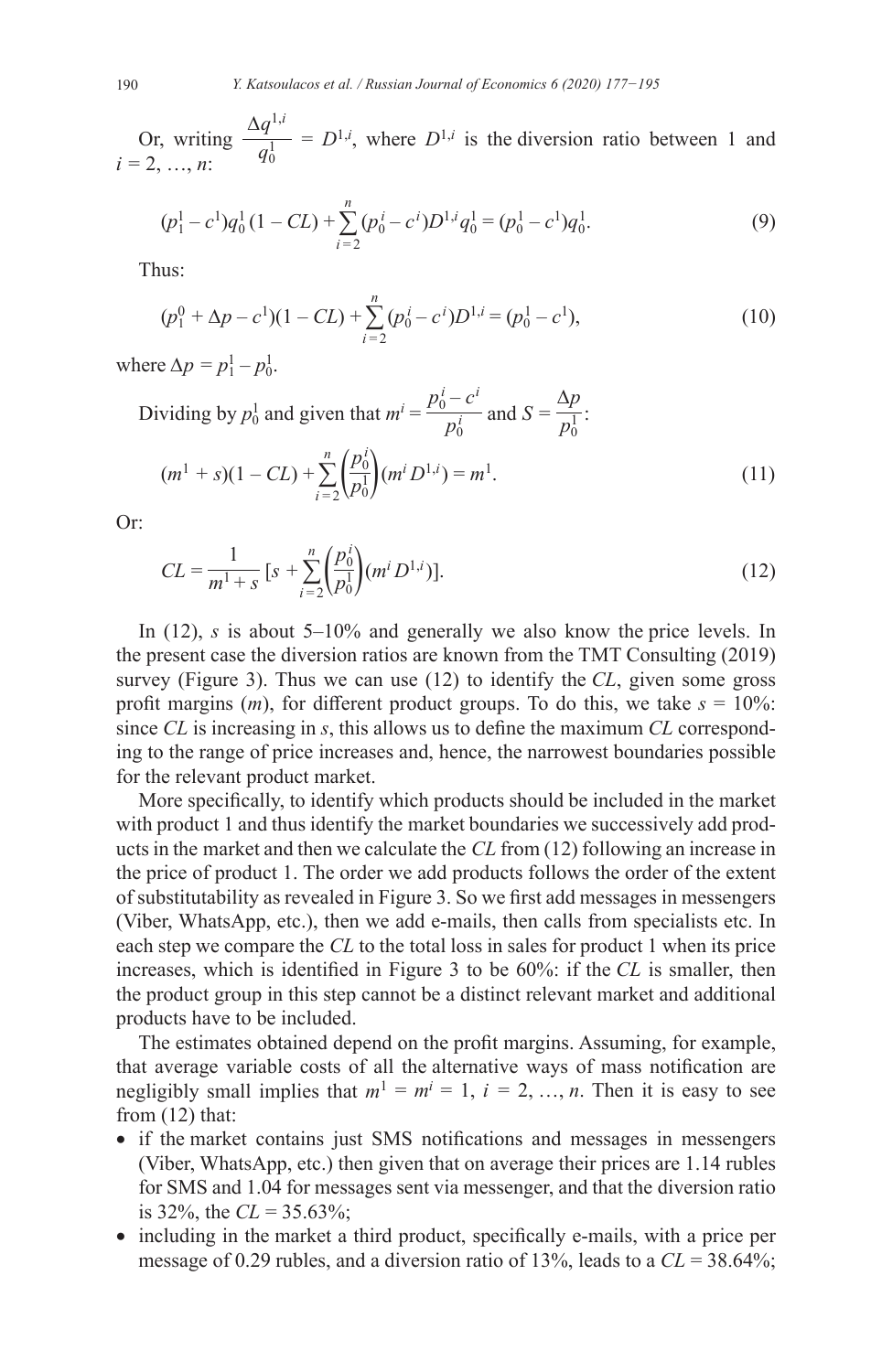• including a fourth product, calls of specialists, whose prices per one call vary between 0.75 and 9 rubles,<sup>25</sup> with a diversion ratio of 6%, leads to a  $CL = 81.7\%$  (if we use the price of 9 rubles per call—this gives the maximum value of the *CL* and thus allows us to find the narrowest boundaries of the product market).

Taking into account that after a 5–10% price increase the actual sales decrease of SMS notifications would be 60%, the above analysis shows that *the minimal boundaries of the relevant product market include mass SMS, messengers, e‑mail and calls.*

An alternative scenario would be to maintain the maximum value of  $s = 10\%$ and undertake the analysis under the assumption that the gross profit margin is equal for all products and is equal to the value assumed above, i.e. 15.2%. In this case, using again (8), we can find that if the market contains just SMS notifications and messages in messengers (Viber, WhatsApp, etc.) then the *CL* = 57.3%. While if the market also contains e-mails,  $CL = 77.3\%$ . Thus, in this case the relevant product market contains three products: SMS messages, messages in messengers and e‑mails.

However, as already noted above, the assumption of gross profit margins of about 15% is extreme. A much more likely value would be at least 50%. In this case, if the market contains just SMS notifications and messages in messengers (Viber, WhatsApp, etc.) then the  $CL = 41.0\%$ . While if the market also contains e‑mails, *CL* = 43.76%. If calls by specialists are also included at a price of 9 rubles then *CL* = 83.23%. Thus, again (after lowering *m* from unity, in our first scenario, to 0.5 in this scenario) we find that the minimal boundaries of the relevant product market includes four products: mass SMS, messengers, e‑mail and calls.

We should underline again here that the type of the hypothetical monopolist test applied, where in each iteration a price increase only for one product is used, contrasts with an equal price increase for the whole group of products for each iteration. The test type we use can result in a definition of product market boundaries either too broad or too narrow. If the substitute products are characterized by asymmetrical sales volumes and unequal profit margins, the test type with the price increase for only one product usually shows a narrower definition of product market boundaries if the market share of product 1 is too small in comparison with the other market shares (for example, in our case, according to VCIOM, 21% of mass notifications are SMS along with 40% of e-mails) (Darjord, Sorgard, 2011; Moresi et al., 2019). Thus, taking also into account that the test was undertaken for the maximum value of 10% of price increase and the maximum call price of 9 rubles, it is reasonable to argue that a combination of SMS, e‑mails, messages in messengers and calls makes up the narrowest boundaries possible of the relevant product market. In any case, all our *CL* calculations indicate that the product market boundaries should be defined *broader than mass SMS notifications.*

#### **5. Discussion**

The results obtained in this paper have a number of important implications in terms of current antitrust practice in Russia.

<sup>&</sup>lt;sup>25</sup> 9 rubles is an average price for a voice notification as estimated by call-centre specialists in comparison with 1 rubles for a pre-recorded voice notification (TMT Consulting, 2019, p. 9).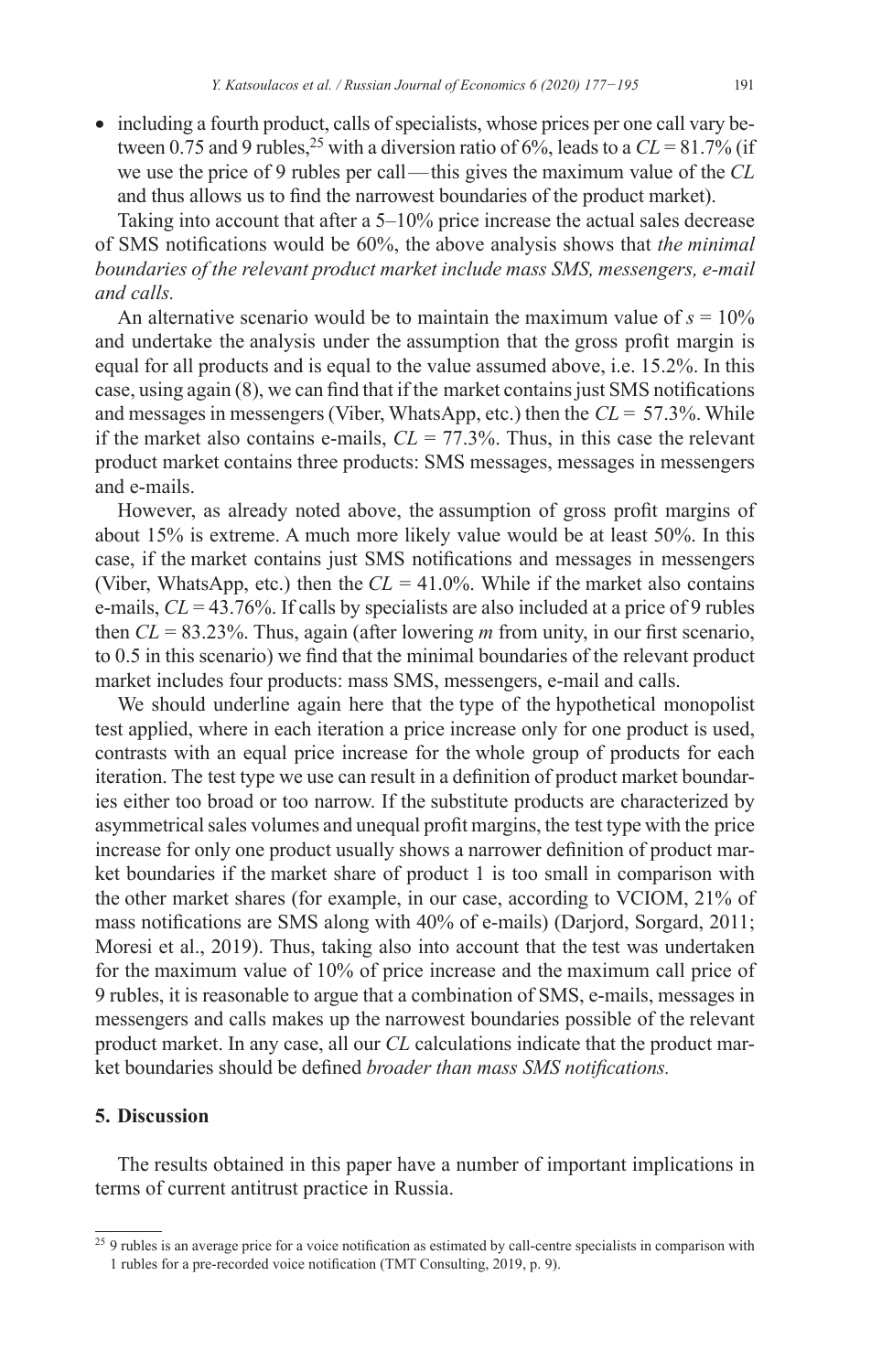Critical loss analysis is not directly described in the Order No. 220 (although neither is it directly precluded by it), and consequently it is rarely used in market definition<sup>26</sup>—even though Order No. 220 directly prescribes to assess whether a SSNIP is profitable for the hypothetical monopolist, this part of the analysis tends to be ignored or addressed in terms of value judgements. This might not present a problem in more clear-cut cases (e.g. when in surveys, none of the consumers indicate that they would make any kind of substitution after a price increase), but when there is information of partial substitution, critical loss analysis can be a convenient and reliable method of assessing market boundaries, and hopefully with time it will become more broadly used. This is especially important in light of a recent study of evidentiary standards in Russian antitrust, which shows that the Russian competition authority does not favor the application of deeper market analysis in antitrust cases (Avdasheva et al., 2019). Additionally, earlier findings indicate that the more sophisticated the tools of market analysis used in a case, the higher the probability of the decision being annulled by the court (Katsoulacos et al., 2016). All this underlines the importance of using methods that are relatively less costly and more easily interpreted by courts—and, given that information about diversion ratios is available, critical loss analysis is arguably an example of such a method.

A broader definition of market boundaries in this case allows one to rebuke the hypothesis of collective dominance by "the big four" Russian telecom companies. But in its final decisions on the four cases (separate for each company) the FAS Russia opted for a narrow market definition<sup>27</sup>. In fact, the results presented in this paper, although part of the evidence made available in the antitrust case against at least one of the companies, was not given a direct assessment by the FAS Russia in its decision. The competition authority opted instead to refer to its assessment of the report by TMT Consulting, ignoring the fact that the critical loss calculations are a separate result relevant to the issue of product market definition<sup>28</sup>. This fact vividly illustrates that critical loss analysis is not a common tool for Russian antitrust enforcement.

The decisions of the FAS Russia are being appealed in court. The current status of the court cases indicates that opposing approaches to the cases of different companies are adopted, despite the core of the violation in question being the same in all of them: the infringement decision against MTS has so far been upheld by the courts<sup>29</sup>, while the decision against Megafon has been overturned—the main basis being that there is no proof of a dominant position<sup>30</sup>. Opposing decisions can be interpreted as an indicator both of the complexity of the issues of market

<sup>&</sup>lt;sup>26</sup> In fact, the authors are not aware of any cases where such an approach was used on Russian data available in open sources.

<sup>27</sup> See, for example, the decision against MTS (in Russian): [https://br.fas.gov.ru/ca/upravlenie-regulirovaniya](https://br.fas.gov.ru/ca/upravlenie-regulirovaniya-svyazi-i-informatsionnyh-tehnologiy/8a65d7b2-b645-4323-8788-6709551ad1cb/)[svyazi-i-informatsionnyh-tehnologiy/8a65d7b2-b645-4323-8788-6709551ad1cb/](https://br.fas.gov.ru/ca/upravlenie-regulirovaniya-svyazi-i-informatsionnyh-tehnologiy/8a65d7b2-b645-4323-8788-6709551ad1cb/)

<sup>&</sup>lt;sup>28</sup> From the decision: "The source of statistical information on the basis of which the share of participants in the SMS messaging market was calculated in the MSU report is the TMT-Consulting report, 2019. The Commission notes that the TMT Consulting report was also presented as evidence. The Commission assessed the results of the study conducted by TMT Consulting, and therefore the report of the Moscow State University does not confirm the arguments about interchangeability and the absence of a dominant position in the market for the provision of services for sending short SMS messages via mobile radiotelephone networks in the Russian Federation" [\(https://br.fas.gov.ru/ca/upravlenie-regulirovaniya-svyazi-i-informatsionnyh-tehnologiy/8a65d7b2-b645-4323-](https://br.fas.gov.ru/ca/upravlenie-regulirovaniya-svyazi-i-informatsionnyh-tehnologiy/8a65d7b2-b645-4323-8788-6709551ad1cb/)[8788-6709551ad1cb/](https://br.fas.gov.ru/ca/upravlenie-regulirovaniya-svyazi-i-informatsionnyh-tehnologiy/8a65d7b2-b645-4323-8788-6709551ad1cb/))

<sup>29</sup> <https://1prime.ru/News/20191127/830612085.html>

<sup>30</sup> <https://www.vedomosti.ru/technology/articles/2019/08/20/809231-megafon-viigral-po-sms-rassilkam>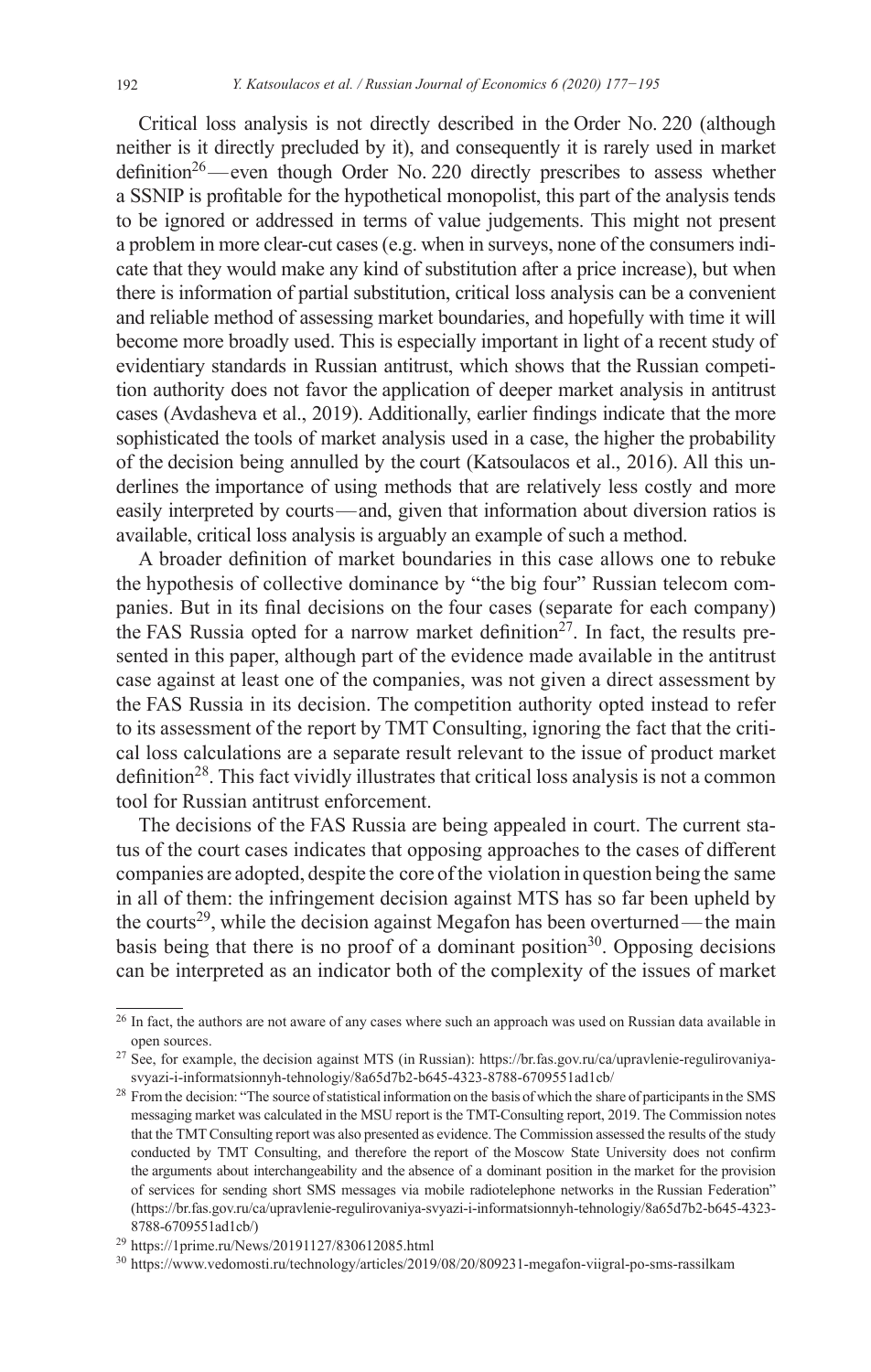definition and of the peculiarities of assessing collective dominance cases in Russia that were mentioned above.

The telecom companies in these cases were accused both of discriminating between consumers *and* of charging monopolistically excessive prices. Were this to be so, we are aware that the hypothetical monopolist test could lead to an incorrect estimation of market boundaries, due to what is widely known as the "cellophane fallacy." We purposefully do not address the issue of monopolistic prices in this paper for two reasons. Firstly, because, as was mentioned, the four telecom companies were investigated as four separate instances of individual abuse of collective dominance, with no analysis of, or evidence of collusion being discussed—so we do not have evidence to suggest that the prices set by the companies are unilaterally set at excessive levels (none of the companies have individual dominance even within a narrow market) or that they are cartel prices. Secondly, a recently published article (Pavlova et al., 2019) discusses in detail the evidence on the intensity of competition between Russian telecom operators, finding it highly unlikely that, even though the industry is oligopolistic, the players charge excessive prices for their services.

# **6. Conclusion**

The main conclusions of our analysis are the following:

- concerning the effects of digitalization: the substitutability of mass notification methods is growing, which results in the broadening of boundaries of the relevant product markets. The present analysis shows that the product market boundaries have already overgrown the limits of SMS notification, a trend which was facilitated by the ever-growing distribution of smartphones and the development of new telecommunication standards. All of this is a sign that mobile operators are engaged in intensive competition;
- concerning the methods of market definition for antitrust law enforcement: even if *some* customers do not shift to other products when the price of a product rises, it does not necessarily mean that this product makes up a separate product market. Russian antitrust practice still does not always take into account this long-established argument;
- concerning the hypothetical monopolist test as a method of market definition: the critical loss analysis is an important part of the test and can be undertaken utilizing data collected from opinion polls measuring the responsiveness of customers to price changes.

Our analysis has shown that even though there is only partial substitution between different mass notification methods, the market boundaries are broader than those assumed by FAS of Russia. None of the calculations undertaken for the critical loss analysis allowed us to conclude that the product market boundaries could be defined only as SMS notifications.

Since SMS notifications cannot be regarded as a distinct relevant product market, the boundaries of the market were consequently reassessed by means of the type of the hypothetical monopolist test that allows one to define the narrow– est boundaries possible for a product market. This showed that in the Russian Federation the boundaries of the relevant product market can be defined as a combination of SMS, e-mail, messengers, push-notifications and calls.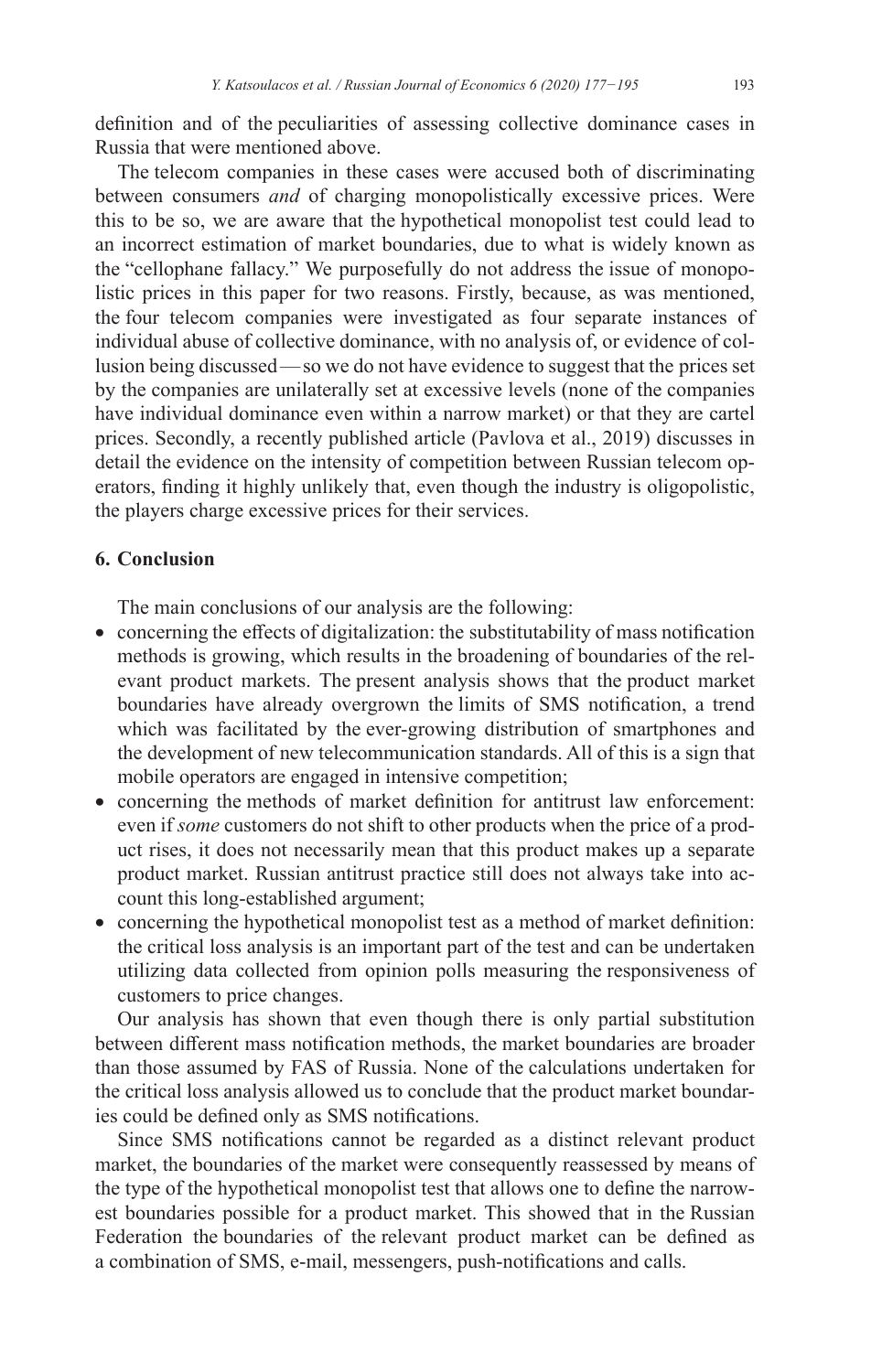#### **References**

- Avdasheva, S., Golovanova, S., & Katsoulacos, Y. (2019). The role of judicial review in developing evidentiary standards: The example of market analysis in Russian competition law enforcement. *International Review of Law and Economics*, *58*, 101–114. [https://doi.](https://doi.org/10.1016/j.irle.2019.03.003) [org/10.1016/j.irle.2019.03.003](https://doi.org/10.1016/j.irle.2019.03.003)
- Coate, M., & Simons, J. (2009). Critical loss vs. diversion analysis: Clearing up the confusion. *CPI Antitrust Chronicle*, *DEC-09*(1).
- Daljord, Ø, & Sørgard, L. (2011). Single-product versus uniform SSNIPs. *International Review of Law and Economics*, *31*(2), 142–146.<https://doi.org/10.1016/j.irle.2011.04.001>
- Daljord, Ø., Sørgard, L., & Thomassen, Ø. (2008). The SSNIP test and market definition with the aggregate diversion ratio: A reply to Katz and Shapiro. *Journal of Competition Law and Economics*, *4*(2), 263–270.<https://doi.org/10.1093/joclec/nhm032>
- Daljord, Ø., Sørgard, L., & Thomassen, Ø. (2014). Asymmetric price increase in critical loss analysis: Areply to Langenfeld and Li. *Journal of Competition Law & Economics*, *10*(3), 765–768. [https://](https://doi.org/10.1093/joclec/nhu015) [doi.org/10.1093/joclec/nhu015](https://doi.org/10.1093/joclec/nhu015)
- Deloitte (2018). *Recovery of tolerance for Internet advertising: Media consumption in Russia 2018*. Moscow: Deloitte CIS Research Center.
- EC (1997). *Commission Notice on the definition of relevant market for the purposes of Community competition law*. OJ C 372, 9.12.1997, p. 5–13
- Farrell, J., & Shapiro, C. (2008). Improving critical loss analysis. *The Antitrust Source*, February.
- Fenwick, M., Kaal, W., & Vermeulen, E. (2017). Regulation tomorrow: What happens when technology is faster than the law? *American University Business Law Review*, *6*(3), 561–594. <https://doi.org/10.2139/ssrn.2834531>
- Harkrider, J. (2004). *Operationalizing the hypothetical monopolist test*. FTC/DOJ Joint Workshop on Merger Enforcement, February. [https://www.justice.gov/atr/operationalizing-hypothetical](https://www.justice.gov/atr/operationalizing-hypothetical-monopolist-test)[monopolist-test](https://www.justice.gov/atr/operationalizing-hypothetical-monopolist-test)
- Ivanov, A., Karliuk, M., Perevoschikova, E., Pavlova, N., Ionkina, K., Konovtsev, A., Markova, O., Morozov, A., & Lianos, I. (2019). The macro level: Digital competition—Technology and business environment. In A. Ivanov, I. Lianos (Eds.), *Digital era competition: A BRICS view* (Chapter 1). BRICS Competition Law and Policy Center.
- Joskow, P. (2002).  Transaction  cost  economics,  antitrust  rules  and  remedies.  *Journal of Law, Economics and Organization*, *18* (1), 95–116. <https://doi.org/10.1093/jleo/18.1.95>
- Katsoulacos, Y., Avdasheva, S., & Golovanova, S. (2016). Legal standards and the role of economics in Competition Law enforcement. *European Competition Journal*, *12*(2–3), 277–297. [https://](https://doi.org/10.1080/17441056.2016.1259089) [doi.org/10.1080/17441056.2016.1259089](https://doi.org/10.1080/17441056.2016.1259089)
- Katsoulacos, Y., Avdasheva, S., Benetatou, K., Golovanova, S., Makri, G. (2020). *The role of economics: Testing for the extent of effects-based enforcement and its relation to the <i>judicial review in different countries*. Unpublished manuscript, [https://www.cresse.info/uploadfiles/](https://www.cresse.info/uploadfiles/Empirical_analysis_of_LSs_in_different_countries_260420.pdf) Empirical analysis of LSs in different countries 260420.pdf
- Katz, M., & Shapiro, C. (2003). Critical loss: Let's tell the whole story. *Antitrust*, Spring, 49–56.
- Koenig, C. (2017). Digital economy, antitrust damages, and more: The  $9<sup>th</sup>$  Amendment to the German competition act. *European Competition and Regulatory Law Review*, *1*(3), 261– 265. <https://doi.org/10.21552/core/2017/3/13>
- Langenfeld, J., & Li, W. (2014). Asymmetric price increase in critical loss analysis: A reply to Daljord, Sørgard, and Thomassen. *Journal of Competition Law & Economics*, *10*(2), 495–503. <https://doi.org/10.1093/joclec/nht045>
- Atluri, V., Dietz, M., & Henke, N. (2017). Competing in a world of sectors without borders. *McKinsey Quarterly*, July 12.
- Moresi, S., Salop, S., & Woodbury, J. (2008). Implementing the hypothetical monopolist SSNIP test with multi-product firms. *Antitrust Source*, February.<https://doi.org/10.2139/ssrn.1087536>
- Moresi, S., Salop, S., & Woodbury, J. (2019). *Market definition and multi-product firms in merger analysis*. In *Antitrust economics for lawyers* (Chapter 1). LexisNexis.
- Newman, L. (2019) Antitrust in Digital Markets. *Vanderbilt Law Review*, *72*(5), 1497–1561.
- O'Brien, D., & Wickelgren, A. (2003). A critical analysis of critical loss. *FTC Bureau of Economics Working Paper*, No. 254.<http://doi.org/10.2139/ssrn.402100>